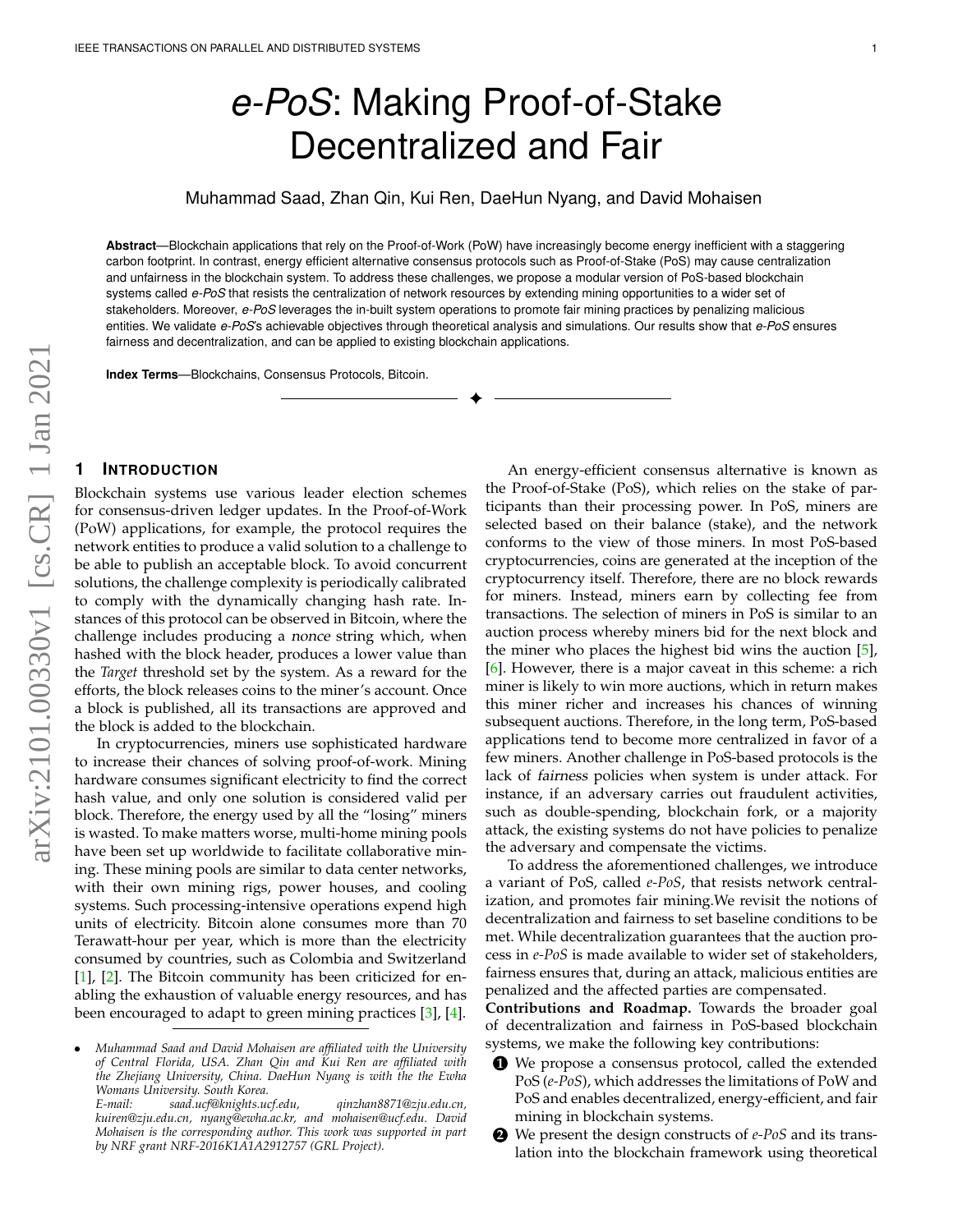

<span id="page-1-0"></span>Fig. 1. Fig. [1\(a\)](#page-1-0) shows Bitcoin hash rate (EH/s) and difficulty, while Fig. [1\(b\)](#page-1-1) shows Ethereum hash rate (PH/s) and difficulty.

<span id="page-1-1"></span>primitives and engineering requirements.

- **3** We perform feasibility and security analyses of *e-PoS*, and show its merits through simulations.
- **4** Finally, to highlight structural and functional composability, we show how *e-PoS* can be applied to the existing cryptocurrencies such as Bitcoin and Ethereum.

Additionally, the paper includes background and motivation in section [2,](#page-1-2) design primitives in section [3,](#page-1-3) simulations in section [5,](#page-7-0) and concluding remarks in section [8.](#page-11-6)

# <span id="page-1-2"></span>**2 BACKGROUND AND MOTIVATION**

**Proof-of-Work Limitations.** PoW involves solving a mathematical challenge set by the network in order to produce a valid block. Now days, mining is carried out as a joint effort by the mining pools. As mining pools expand, the aggregate hashing power of the system increases, as shown in Fig.  $1(a)$ and Fig.  $1(b)$ , and the competition for mining block increases as well. The excessive use of electricity in cryptocurrencies has raised major concerns. In 2019, Bitcoin consumed 69.97 TWh electricity with 32.95 Megaton carbon footprint [\[2\]](#page-11-1). The carbon footprint is the amount of carbon dioxide released due to electricity generation. Similarly, in 2019, Ethereum consumed 10.1 TWh electricity with 4.78 Megaton carbon footprint [\[7\]](#page-11-7). In Fig.  $2(a)$  and Fig.  $2(b)$ , we present the energy profile of Bitcoin and Ethereum, respectively. Note that their energy profile is comparable to several countries, reflecting the threat they pose to the environment.

**Proof-of-Stake Limitations.** A popular alternative to PoW is the Proof-of-Stake (PoS), which overcomes the shortcomings of PoW while achieving similar objectives [\[8\]](#page-11-8). In PoS, a candidate miner is selected to mine the next expected block, and the candidate miner has to put his balance as a stake. Peercoin, launched in 2012, is the first cryptocurrency that used PoS for block mining [\[9\]](#page-11-9). Later, more cryptocurrencies were launched including Nxt and BlackCoin, which used variants of PoS. The two popular techniques for miner selection are called the "randomized block selection" and the "coin age-based selection." In the randomized block selection, a combination of the lowest hash value and the size of a candidate's stake is used to select the miner for the next block. In the coin age-based selection, an auction process selects the candidate miners based on the coin age.

Although PoS is energy-efficient, it introduces centralization [\[10\]](#page-11-10), [\[11\]](#page-11-11), [\[12\]](#page-11-12). In randomized block selection, the deserving candidates with high stakes are often ignored, and a random candidate is selected. In the open stake auction and age-based selection, a rich candidate is able to win every auction and get richer [\[10\]](#page-11-10), [\[13\]](#page-11-13). This creates a skew in the network, challenging the expected guarantees



<span id="page-1-5"></span><span id="page-1-4"></span>Fig. 2. Energy profile of Bitcoin and Ethereum. Note that Bitcoin's and Ethereum's electricity consumption is compare able to several countries

of the network decentralization, as generally expected in a blockchain application. Furthermore, public exposure of stakes reveals the balance of candidate miners, thereby compromising their anonymity and privacy. Moreover, in PoS, it is easy to fork the blockchain since anyone can produce a block without much effort and fork the main chain. Such an attacker can exploit network latency and churn to identify nodes that lag behind the main chain, and partition them with his version of the blockchain [\[14\]](#page-11-14), [\[15\]](#page-12-0).

**Motivation.** Considering the aforementioned limitations, we anticipate a revision to the existing consensus schemes to improve decentralization and fairness. Naturally, we expect a variant of PoS or an energy-efficient hybrid model that does not rely on compute-intensive mining. For decentralization, the protocol should offer mining opportunities to a wider set of stakeholders. For fairness, the protocol must prevent fraudulent activities and fairly compensate affected parties if attacked. While ensuring fairness, the protocol must also have a reward mechanism that incentivizes honest mining. Additionally, it would be useful if the protocol complements the existing PoW-based cryptocurrencies to facilitate their transition to the proposed scheme and avoid bootstrapping complexities. With this motivation, we sketch the design of an algorithm that addresses these challenges and provides a blueprint for future applications.

# <span id="page-1-3"></span>**3 EXTENDED PROOF-OF-STAKE**

Our protocol introduced in this section is called the "Extended Proof-of-Stake" (or *e-PoS*), which builds on PoS protocol, and offers fairness, security, and decentralization. .

#### **3.1 Design Overview**

The abstract implementation of *e-PoS* includes a set of miners executing an immutable smart contract that implements the rules of a PoS auction. The smart contract in *e-PoS* makes modular adjustments to the conventional PoS design to acquire the desirable properties including decentralization and fairness. Its correct execution, on the other hand, requires consensus among multiple parties (miners in a cryptocurrency). For that, we use the practical Byzantine fault tolerance (PBFT) protocol  $[16]$ . It can be argued that PBFT, in general, could provide an energy-efficient consensus scheme for distributed systems, although it suffers from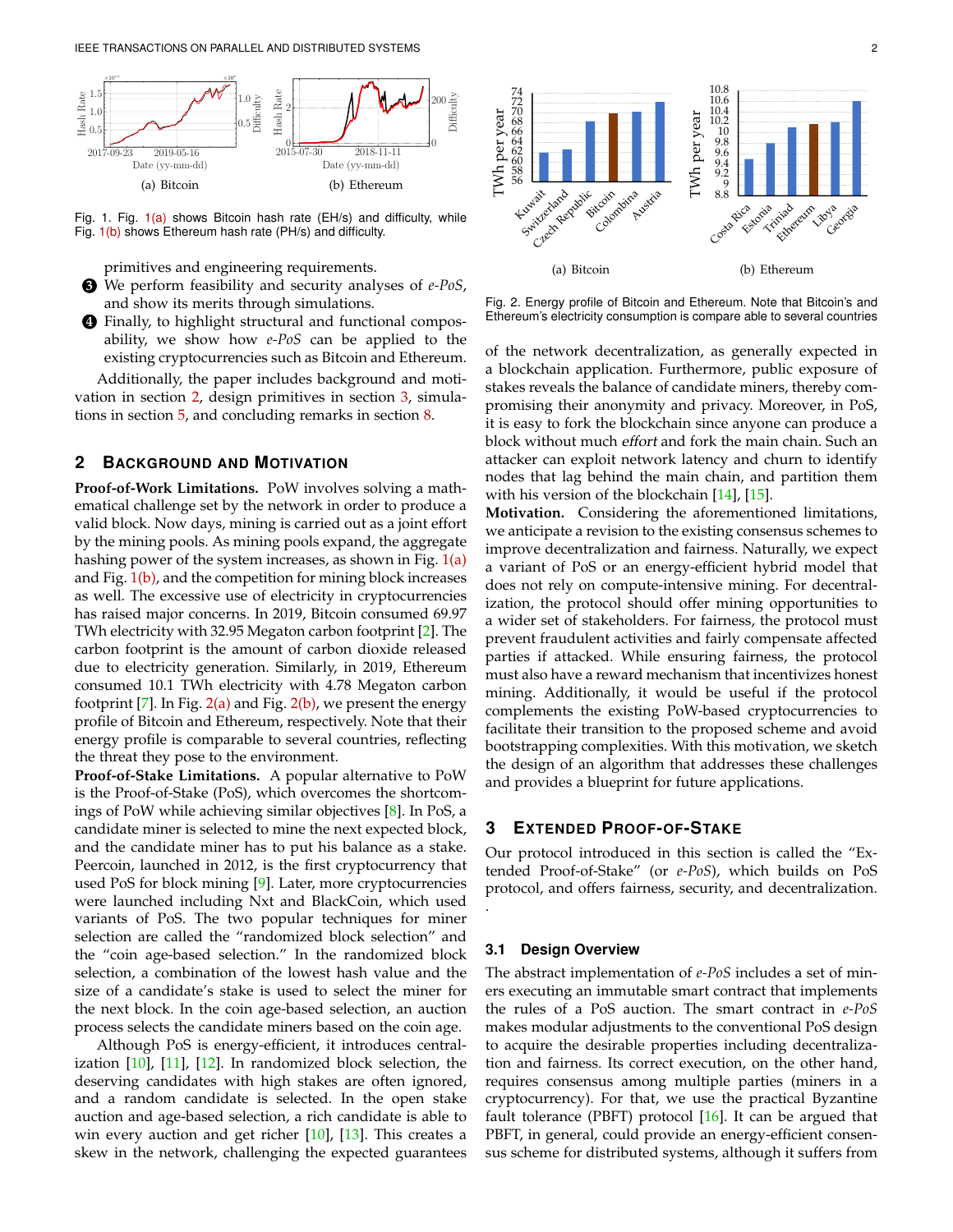high a message complexity which restricts its scalability for a cryptocurrency network comprising of thousands of nodes [\[17\]](#page-12-2). As we later show in [§6,](#page-9-0) *e-PoS* fragments the cryptocurrency network in a way that the selected number of miners can easily execute PBFT. However, for now, we focus on the rules of the smart contract in *e-PoS*.

In *e-PoS*, the block mining is fragmented in a series of epochs  $\mathcal{E}_1, \ldots, \mathcal{E}_j$ . In each epoch, the smart contract produces a sequence of blocks  $B_1, \ldots, B_l$ . The smart contract computes a baseline stake  $ST_1, \ldots, ST_l$  for each block and announces them to the network. Candidate miners  $\mathcal{C}(m_c, b_c)$ , willing to participate in the block auction compare the baseline stake with their balance, and place a bid on their block of choice. The smart contract selects the final list of miners  $\mathcal{K}(m_k, b_k)$  based on their bids. For each epoch  $\mathcal{E}_j$ , the miners of the previous epoch  $\mathcal{E}_{j-1}$  execute the smart contract using PBFT and transfer control to the miners of the next epoch. Assuming a  $3f + 1$  honest majority among  $\mathcal{K}(m_k, b_k)$ , *e-PoS* continues to function correctly [\[16\]](#page-12-1).

**Decentralization in** *e-PoS***.** In PoS, decentralization can be attributed to the extension of mining opportunities to a wider set of stake holders [\[18\]](#page-12-3). Roughly speaking, a PoSbased blockchain application is centralized if only the rich miners have the ability to mine a majority of the blocks.

For a given epoch of length  $l$ , let  $n$  be the total number of participants in the network,  $c < n$  be the number of candidate miners, and k < c, be the final list of miners in *e-PoS*. For simplicity, and without the loss of generality, we assume that two independent and concurrent execution fragments of PoS have been implemented, from which we obtain  $k$ miners in  $e$ -PoS and  $\overline{k}'$  in the conventional PoS. Provided that, decentralization (or the lack of it, thereof) is expressed as a parameter  $\beta$ , where  $0 < \beta \leq 1$ . More precisely,  $\beta_e = \frac{k}{n}$ is used for expressing the decentralization level in *e-PoS*, while  $\beta_c = \frac{k^{\prime}}{n}$  $\frac{k}{n}$  is used for expressing the decentralization in the conventional PoS. We note that a scheme is more decentralized if  $\beta$  is closer to 1, and centralized otherwise.

We use this notion of decentralization to compare different schemes. Let the difference between the two schemes above be  $\gamma = \beta_e - \beta_c$ , which represents the gap in decentralization between the two schemes. Such a gap is used to compare *e-PoS* the conventional PoS as follows:

$$
\beta_e - \beta_c = \begin{cases}\n\gamma < 0 & e\text{-}PoS \text{ is less decentralized} \\
\gamma = 0 & \text{equally decentralized} \\
\gamma > 0 & e\text{-}PoS \text{ is more decentralized}\n\end{cases}\n\tag{1}
$$

The closer  $\gamma$  is to 1, the more decentralization *e-PoS* brings over the conventional PoS (and vice versa). To affirm that over a long run of the system, we say that one scheme is better than another (with respect to the decentralization notion) if the overwhelming majority of the observations of  $\gamma$  over a large number of epochs is positive.

**Fairness in** *e-PoS***.** In blockchain applications, fairness is defined as a model that forces an adversary to pay back a penalty upon deviating from the protocol by, for example, premature abortion of the agreed upon protocol or by carrying out fraudulent activities. This notion of fairness is defined in the prior work to explore fair mining [\[19\]](#page-12-4), [\[20\]](#page-12-5).

In general, an adversary may carry out fraudulent activities if that adversary has a significant advantage over other peers. In PoW, the advantage is the mining power. If the adversary holds more than 50% hash rate, he can double-spend by mining a longer private chain and forcing the network to switch to the longer chain [\[21\]](#page-12-6). In PoS, the same applies if the adversary holds more than 50% of all coins. In the following, we characterize this advantage of the adversary. Our objective is to show that the success probability *e-PoS* (with 50% coins) is lower than in conventional PoS, thereby leading to a fair system with *e-PoS*.

To formally analyze this aspect, let  $B_N$  denote the total coins in the system, where  $B_N = \sum_{i=1}^n b_i$ . Let  $\alpha B_N$  be the fraction coins owned by an adversary A, and  $\beta B_N$  be the coins owned by the honest miners. For  $m$  consecutive blocks, the probability that the adversary successfully produces a longer private chain becomes:

<span id="page-2-0"></span>
$$
Pr(\mathcal{A} \text{ double-spends in PoS}) = \begin{cases} \left(\frac{\alpha}{\beta}\right)^m & , \alpha < 0.5\\ 1 & , \alpha \ge 0.5 \end{cases} \quad (2)
$$

<span id="page-2-1"></span>
$$
\Pr(\mathcal{A} \text{ mines the next block}) = \begin{cases} \left(\frac{\alpha}{\beta}\right) & \text{, } \alpha < 0.5\\ 1 & \text{, } \alpha \ge 0.5 \end{cases} \tag{3}
$$

[\(2\)](#page-2-0) shows that when  $\alpha$  < 0.5, the adversary's success probability decreases exponentially. However, when  $\alpha \geq 0.5$  (A acquires more than 50% coins), the adversary eventually produces a longer private chain and double-spends. Moreover, [\(3\)](#page-2-1) shows that when  $\alpha > 0.5$ , the adversary mines the next block with probability 1. This is due to the fact that no other honest miner has a higher stake in the network. For any block, the adversary can place a higher bid than any other miner and win the auction. In summary, by acquiring more than 50% coins, the adversary can (1) double-spend with probability 1, and (2) win each successive auction and mine subsequent blocks. This prevents honest miners from producing blocks and allows adversary to violate the blockchain safety properties [\[22\]](#page-12-7). In other words, the adversary breaks the notion of fairness that we aim for a PoS-based blockchain system. In *e-PoS*, we propose that even with 50% coins, the adversary's success probability of (1) double-spending is negligible (a small value  $\epsilon$ ), and (2) mining the next block is less than 1.

<span id="page-2-3"></span>Pr( A double-spends in *e-PoS*  $\alpha \ge 0.5$ ) =  $\epsilon$  (4)

<span id="page-2-2"></span>Pr( A mines the next block in *e-PoS*  $\alpha \ge 0.5$ ) < 1 (5)

#### **3.2 Epoch Length**

The first challenge in *e-PoS* is to determine the length of an eoch,  $\mathcal{E}_i$ , required to calculate the expected number of blocks  $l$  to be computed. For that, we use the memory pool (mempool) of cryptocurrencies. The mempool is a repository of unconfirmed transactions used by miners to select transactions for blocks. The mempool size is usually greater than the average size of the block [\[23\]](#page-12-8), [\[24\]](#page-12-9). Miners prioritize transactions based on their fee, and select the high valued transactions from the mempool to mine in blocks.

The mining process can be viewed from two perspectives. 1) The miner's aim is to select highly paying transactions. 2) In ideal conditions, the network requires an empty mempool to prevent transaction backlog.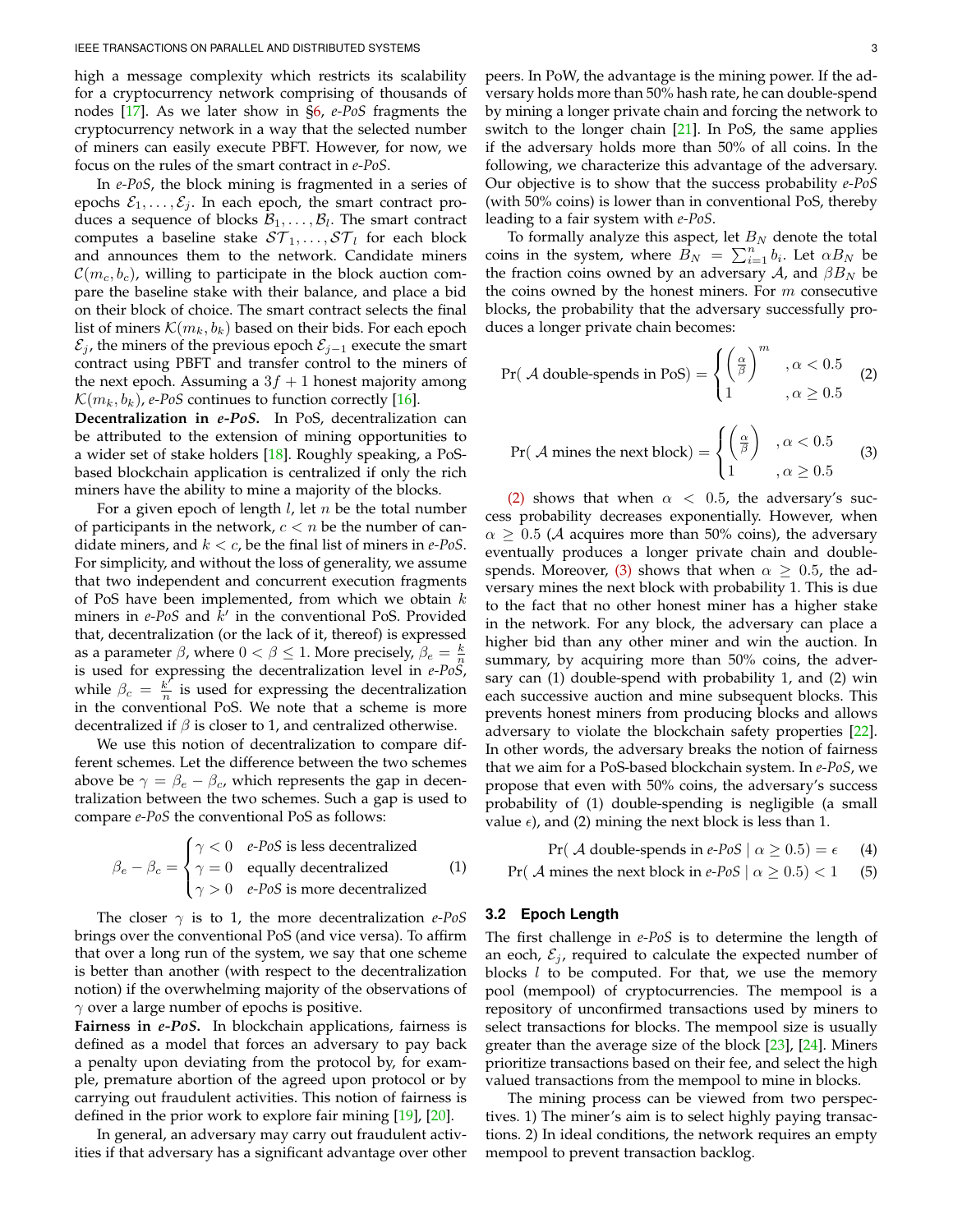With a fixed block size,  $\mathcal{B}_s$ , and the size of mempool being  $\mathcal{M}_{s}$ , we can compute the number of blocks required to empty the mempool (i.e., to make  $\mathcal{M}_s \approx 0$ ). It is desirable to completely fill the blocks with transactions such that the total size of each block must be equal to the standard block size of the cryptocurrency ( $|\mathcal{B}_i| \approx \mathcal{B}_s$ ). A complete block also means that the miner is able to obtain a maximum rewards from the mining fee paid by each transaction. In light of these design restrictions, the number of blocks in each epoch can be computed using [\(6\).](#page-3-0)

$$
l = \begin{cases} 0 & \text{if } \mathcal{B}_s > \mathcal{M}_s \\ \frac{\mathcal{M}_s}{\mathcal{B}_s} & \text{if } \mathcal{B}_s < \mathcal{M}_s \end{cases} \tag{6}
$$

The number of blocks is computed by dividing the mempool size by the standard block size in [\(6\).](#page-3-0)

**Epoch Duration.** The epoch duration  $\mathcal{D}_{\varepsilon}$  is the product of the number of blocks produced in the epoch and the standard block time. Furthermore, the difference in the publishing time between two subsequent blocks should be equal to the standard block time to avoid undesirable delays in the block generation or the ledger update [\[22\]](#page-12-7).

# <span id="page-3-2"></span>**3.3 Baseline Stake**

In the next phase, the smart contract computes a baseline stake  $ST_i$  for each block  $B_i$  in the epoch. In light of the decentralization and fairness objectives outlined in [§3.1,](#page-2-2) the baseline stakes must satisfy the following principle objectives: 1) The baseline stakes must be small enough to allow mining opportunities to a large subset of miners  $(c \approx n)$ . 2) The baseline stakes must also be large enough to prevent fraudulent activities and compensate victim parties. 3) The outcome of each mined block must proportionally benefit the candidate miners according to their commitments.

Theoretically, the subset of candidate miners can be maximized by setting the baseline stakes to a negligible value ( $ST_i \simeq 0, \forall i$ ), such that the entire network becomes eligible for mining. However, this may challenge the two subsequent principle objectives that prevent fraud and promote incentivized reward distribution. The challenge is to construct a scheme that meets all three principle objectives.

In [algorithm 1](#page-3-1) we present an efficient design for computing baseline stakes that meet the requirements. First, we sort all transactions in the mempool in a descending order, based on their transactions fee. Next, we fill the first block with the transactions from the mempool while monitoring the size of the block. Once the block size reaches the standard block size ( $\mathcal{SB}_i = \mathcal{B}_s$ ), the baseline stake is computed as the sum of the fee of all the transactions in the block. The procedure is repeated for the subsequent  $l - 1$  blocks. All of the blocks computed in the cycle are equal to the standard block in size, and their stakes are the sum of transaction fee of all the transactions in the block. The remaining transactions are then put into the last block ( $\mathcal{B}_i = \mathcal{B}_i$ ). Once the algorithm finishes the execution, the smart contract will have a set of blocks and their corresponding baseline stakes ( $S\mathcal{T}_i \in \mathcal{B}_i$ ). Since the baseline stake for a block is the sum of transaction fee, a miner's stake can be used to reimburse if he cheats.

| <b>Algorithm 1: Computing Baseline Stake</b> |  |
|----------------------------------------------|--|
|----------------------------------------------|--|

```
Input: l, \mathcal{E}_j, t_{sort} \leftarrow Sorted \mathcal{T}(id, f, s)1 Initialize: size = 0, fee = 02 for i = 1 ... l - 1 do<br>3 foreach \mathcal{T}(id, f, f)foreach \mathcal{T}(id, f, s) \in t_{sort} do
  \begin{array}{c|c} \n\mathbf{4} & B_i \leftarrow \mathcal{B}_i \cup \mathcal{T}(id, f, s) \\
\hline\n\text{size} = size + (s \in \mathcal{T})\n\end{array}5<br>
6 \begin{cases}\n \text{size} = \text{size} + (s \in \mathcal{T}(id, f, s)) \\
 \text{free} = \text{fee} + (f \in \mathcal{T}(id, f, s))\n \end{cases}6 \left\{\n \begin{array}{c}\n \text{free} = \text{free} + (f \in \mathcal{T}(id, f, s)) \\
 \text{remove } \mathcal{T}(id, f, s) \text{ from } t_{sort}\n \end{array}\n\right.7 remove \mathcal{T}(id, f, s) from t_{sort}<br>8 if (size < \mathcal{B}_s) then
  8 if (size \leq B<sub>s</sub>) then
                                  9 continue
10 else
\begin{array}{c|c} \n\text{11} & \text{12} \\
\text{12} & \text{13}\n\end{array} \begin{array}{c} \n\text{ST}_i = fee \\
\text{free} = 0; si.\n\end{array}fee = 0; size = 013 for i = l do
14 foreach \mathcal{T}(id, f, s) \in t_{sort} do<br>
15 f \mathcal{B}_i \leftarrow \mathcal{T}(id, f, s)\mathcal{B}_i \leftarrow \mathcal{T}(id, f, s)16 \left\{\n \begin{array}{c}\n \text{free} = \text{fee} + (f \in \mathcal{T}(id, f, s)) \\
 \text{remove } \mathcal{T}(id, f, s) \text{ from } t_{sort}\n \end{array}\n\right\}17 remove \mathcal{T}(id, f, s) from t_{sort} if (t_{sort} = \emptyset)then
18 | | \mathcal{ST}_i = feereturn: \mathcal{B}_i, S\mathcal{T}_i
```
# <span id="page-3-1"></span>**3.4 Block Auction**

Once, the baseline stakes and epoch length are determined, the smart contract announces them to the network. The nodes query the baseline stakes corresponding to each block and compare them with their balance. A node is qualified for mining only if its balance exceeds the baseline stake. To extend mining opportunities to more peers, the smart contract forces peers to place one bid per block. It is possible that a node qualifies for multiple blocks as a candidate miner. However, a node can only place the bid on one block.

Since the blocks are sorted in a descending order based on the value of the transaction fees, a greedy candidate can select a block based on the reward incentive. The process of block auction is carried out in multiple phases. In the first phase, the qualified peers notify the smart contract and place their bids on each block. As a result, the smart contract obtains a list of candidate miners from the network  $(c \subset n)$ , with a balance exceeding the baseline stake. In the next phase, the smart contract selects the final list of miners  $(k \subset c)$  and asks them to make a final commitment for their selected block. After all the commitments are locked, the smart contract assigns blocks to the corresponding miners, the miners verify each transaction, and receive the rewards. Below, we outline the details of each auction phase.

#### *3.4.1 Selecting Candidate Miners*

In the first phase, the peers compare their balance with the baseline stakes of all blocks published by the smart contract. The peers then select a block of their choice for which their balance exceeds the baseline stake, and place a stake bid. In [algorithm 2,](#page-4-0) we show how an individual peer surveys the network conditions and places his bid on a certain block. The bid commitment consists of a percentage balance remaining after the baseline stake is subtracted from the current balance (lines 8-9). We take this approach for two reasons. First, the balance committed beyond the baseline stake can be later used to additionally reimburse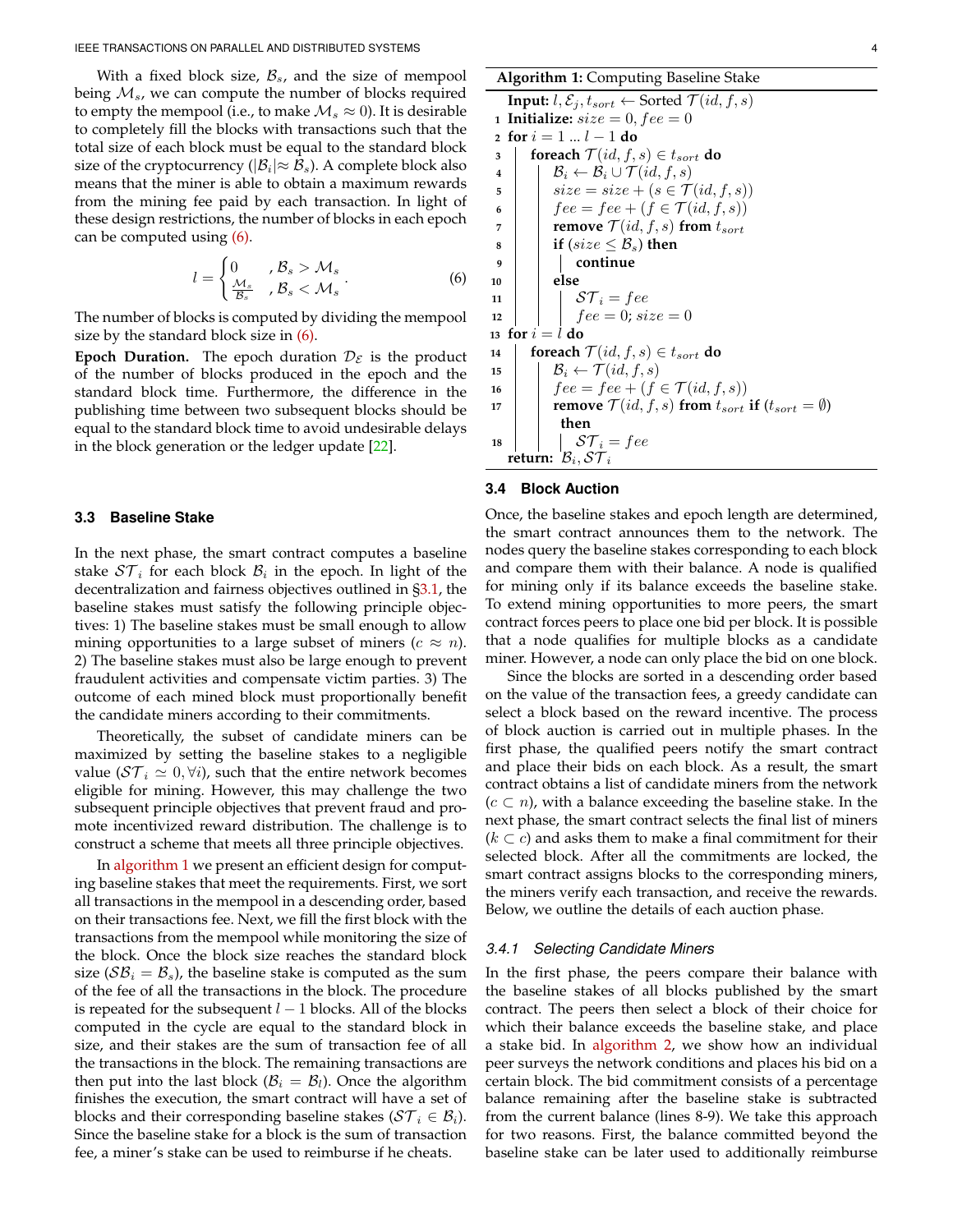**Algorithm 2:** Selecting Candidate Miners

|   | Input: $ST_i, B_i$                                                  |
|---|---------------------------------------------------------------------|
|   | 1 Initialize: $pBlock$ ; // block list                              |
|   | 2 for $m \in N(m_n, b_n)$ do                                        |
| 3 | foreach $i = 1l$ do                                                 |
|   | 4     if $b_n > \mathcal{ST}_i$ then                                |
|   | 5     $pBlock \leftarrow \mathcal{B}_i$ ; // potential block        |
|   | <b>Output:</b> $pBlock$                                             |
| 6 | Select: $B_i \in pBlock$ ; // select block                          |
|   | 7 for $ST_i \in \mathcal{B}_i$ do                                   |
|   | 8   $rBalance = b_n - ST_i$ ; // balance left                       |
|   | $\int$ $S_c = \frac{(x) \times rBalance}{100}$ ; // stake committed |
|   | 10 $\mathcal{P}_c \leftarrow \mathcal{S}_c$ ;                       |
|   | return: $C(m_c, b_c, \mathcal{P}_c)$                                |

<span id="page-4-0"></span>the victim, in case the miner misbehaves. This also increases the fraud penalty for malicious miners and enforces fair mining practices. Second, the percentage commitment is useful in determining the risk factor associated with the commitment of the miner. If a candidate miner  $x$  has a higher balance  $b_x$  than a competing miner y with balance  $b_y$ , and x makes 15% commitment of  $(b_x - S\mathcal{T}_i)$ , while y makes 20% commitment of  $(b_y - \mathcal{ST}_i)$ , then the preference will be given to  $y$ , for showing higher commitment. This method also helps in democratizing the network since the percentage stake are always in the range [0–100], where all miners will have equal opportunities to participate in the block auction. This also challenges the hegemony of rich stakeholders and decentralizes the network by offering mining opportunities to more peers.

#### *3.4.2 Finalizing Miners*

Once the smart contract receives a percentage of stake committed by the candidate miners, it then finalizes the subset of miners ( $k \subset c$ ) that are designated to process each block. For each block, it sorts the percentage bids committed by all candidate miners, and assigns the blocks based on the winning bids. The winning bid for each block is the highest percentage stake  $P_c$  committed by the candidate miner. However, there are cases that may cause conflicts in the final selection process. In the following, we present those cases and remedies to address them.

**Case 1: Equal bids.** It is possible to have more than one high but equal percentage stakes committed by the candidate miners. For example, a candidate miner  $x$  commits 30% of his balance for a block  $B_i$ , while another candidate miner y also commits 30% of his balance for the same block. Since only one miner is selected for a block, the smart contract has to pick one of the two candidates. To resolve this conflict, the smart contract keeps a record  $M(m_i, h_i)$  of all of the previous blocks computed and their respective miners. It then queries that record and compares how many blocks  $x$ and  $y$  have computed prior to the current epoch, and the one with less prior blocks is selected [\(algorithm 3\)](#page-4-1).

**Case 2: Cold start.** Assuming a case where both x and y have not computed any block before, the contract checks the balance of both candidate miners and selects the one with a greater balance. This fulfills the third objective defined in [§3.3,](#page-3-2) whereby miners with the higher balance benefit for their overall stake. In [algorithm 3,](#page-4-1) we describe how the smart contract selects the final list of miners, resolves

|  |  | ۰ |
|--|--|---|
|  |  |   |

| <b>Algorithm 3: Final Selection of Miners</b>       |                                                                                     |  |  |
|-----------------------------------------------------|-------------------------------------------------------------------------------------|--|--|
| Input: $C(m_c, b_c, \mathcal{P}_c)$ , $M(m_i, h_i)$ |                                                                                     |  |  |
| 1 Initialize: $cList$                               |                                                                                     |  |  |
| 2 foreach $B_i$ do                                  |                                                                                     |  |  |
| 3                                                   | if P for first item in Sorted $C(m_c, b_c, \mathcal{P}_c)$                          |  |  |
|                                                     | is unique then                                                                      |  |  |
| $\overline{\mathbf{4}}$                             | <b>Assign:</b> Block to the miner at first index                                    |  |  |
| 5                                                   | else                                                                                |  |  |
| 6                                                   | Put all $C(m_c, b_c, \mathcal{P}_c)$ with same $\mathcal{P}_c$ in list <i>cList</i> |  |  |
| 7                                                   | Query: $(M(m_i, h_i))$                                                              |  |  |
| 8                                                   | sort <i>cList</i> based on value of $m_c$ in( $M(m_i, h_i)$ )                       |  |  |
| 9                                                   | <b>Select</b> $m_c$ with minimum value of $h_i$                                     |  |  |
| 10                                                  | <b>Cold Start</b> if $hj = 0$ , select one with highest bid                         |  |  |
| 11                                                  | <b>Assign:</b> Block to the Selected Miner                                          |  |  |

<span id="page-4-1"></span>conflicts, and assigns blocks to the selected miners. In Fig. [3,](#page-5-0) we provide the abstraction of the network's state after the smart contract finalizes the list of miners for each block.

#### <span id="page-4-2"></span>**3.5 Block Mining**

Once miners are finalized, the smart contract initiates a request for the final stake commitment. The final commitment ensures that a candidate miner has not spent his balance after making the initial commitment. In response, the selected miners confirm their final bids and deposit their balance to the smart contract. The smart contract locks their balance and assigns respective blocks to each miner. The miners consult the blockchain and the "UTXO" set to validate the authenticity of each transaction. If a transaction fraudulent, the miner notifies the smart contract and removes the transaction from the block.

When all transactions are verified, the smart contract employs a signature scheme to prevent blockchain forks and assert ownership of the blocks. The signature scheme used by the smart contract is a tuple (KeyGen, Sign, Verify), where each algorithm is defined as follows. **1)**  $KeyGen(1<sup>u</sup>)$ : given a security parameter  $u \in \mathbb{U}$ , the key generation algorithm generates a pair of private and public keys, namely  $sk p k$ . **2)** Sign(sk, m): a deterministic algorithm that takes as an input a message  $m \in \mathcal{M}$  and the private key sk, and generates a signature  $\sigma$  corresponding to m. The message m here is the block produced by the smart contract. **3)** Verify $(pk, m, \sigma)$ : a verification algorithm that takes the public key  $pk$ , the message  $m$ , and the signature  $\sigma$  as inputs, and outputs 0 if  $\sigma$ is an invalid signature of  $m$  and 1 otherwise. This algorithm is used by network peers to verify the block authenticity.

Once the miner verifies all transactions, he generates a public/private key pair, and signs the message  $B_i$ , with his private key Sign(sk,  $B_i$ ), computes the hash of the block  $H(\mathcal{B}_i)$ , and sends the block to the smart contract. The smart contract authenticates the block by using the public key  $pk$ of the miner and releases the block to the network. Upon receiving the block, nodes in the network also validate the miner's signatures. This process prevents forks in case an adversary publishes a counterfeit block to the network.

When an epoch ends after  $\mathcal{D}_{ep}$ , the mempools at each node are filled by transactions exchanged during the epoch. The probability of z number of transactions arriving at a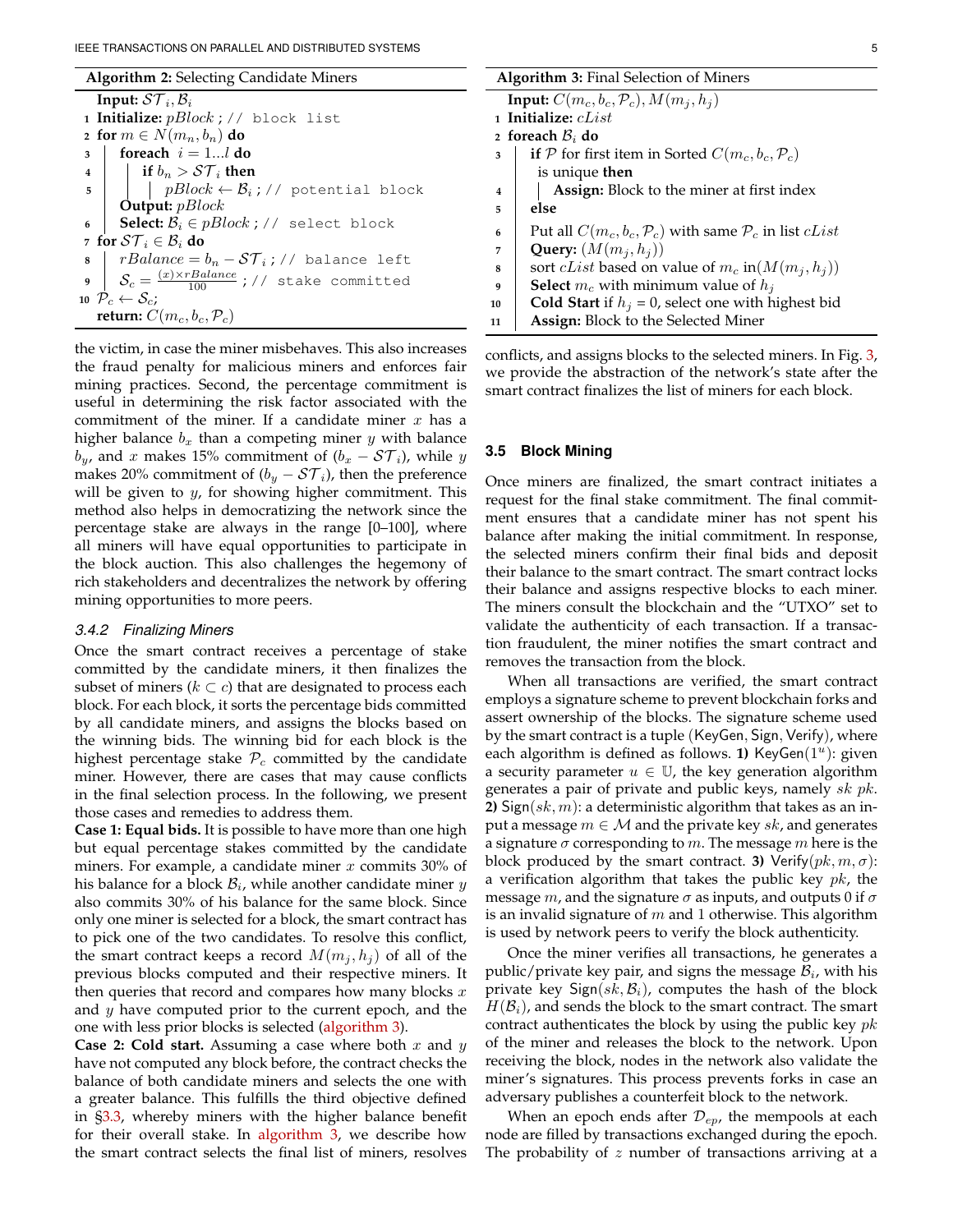

Fig. 3. A overview of *e-PoS*-based blockchain system consisting of network peers, candidate miners, and finalized miners. The shades of blocks represent their stakes and reward in descending order.



Fig. 4. PBFT protocol overview where client issues a request to the primary replica. The primary broadcasts the transaction to all the other replicas. The replicas validate the transaction and share their view with each other. The process of transaction verification follows four stages, namely Pre-Prepare, Prepare, Commit, and Reply. The transaction, in this case will be the mempool view issued by the primary itself.

mempool during the epoch can be computed using [\(7\),](#page-5-1) and the new size of mempool  $\mathcal{M}_s$  can be calculated using [\(8\).](#page-5-2)

$$
P(z \text{ arrivals in } T) = \frac{(\lambda T)^{z} e^{\lambda T}}{z!} = \frac{(\lambda \mathcal{D}_{ep})^{z} e^{\lambda \mathcal{D}_{ep}}}{z!} \quad (7)
$$

$$
\mathcal{M}_s = \lambda \times T = \lambda \times \mathcal{B}_i \times \mathcal{B}_t = \lambda \times \mathcal{D}_{ep} \tag{8}
$$

In the next step, the miners  $k \subset c$  calculate the parameters for the next epoch. For parameter calculation, miners must agree upon the mempool state so that their baseline stakes, block size, and epoch lengths are consistent. In blockchain systems, mempool states can vary across nodes. In Bitcoin, for example, the mempool state can change due to the varying mempool size limits specified by each node or the network asynchrony. In Bitcoin, nodes can arbitrarily set the mempool size to prevent RAM overloading. Therefore, nodes with different RAM sizes have different mempool sizes, which can cause inconsistency in our model.

The mempool size can also vary due to network asynchonry typically created by (1) the transaction propagation delay, and (2) the network topology. Since Bitcoin nodes are spread across autonomous systems [\[14\]](#page-11-14), [\[25\]](#page-12-10), the transaction exchange among nodes can experience varying delay. As a result, nodes that experience high transaction propagation delay may not receive a transaction in their mempool prior to executing *e-PoS*. Moreover, at any time, there are  $\approx 10$ K Bitcoin nodes, and the default connectivity limit is 125 [\[14\]](#page-11-14). Therefore, the network does not form a completely connected topology due to which the transaction propagation does not follow the broadcast model [\[22\]](#page-12-7). As a result, the mempool state can vary across nodes at any time. To prevent

this inconsistency,  $K$  must agree upon a common mempool state to output consistent parameters for the next epoch.

<span id="page-5-0"></span> $\frac{1}{2}$  PBFT protocol. In Fig. [4,](#page-5-3) we give an overview of the PBFT- $\frac{a}{z}$   $\frac{a}{z}$  based consensus and for more details we refer the reader  $\frac{3}{8}$  to [\[16\]](#page-12-1). In a cryptocurrency network, where the number s de la construction de la construction de la construction de la construction de la construction de la constru <sup>3</sup> of peers can be in the thousands, applying PBFT can be For a common the mempool state, the miners execute infeasible. However, in *e-PoS*, PBFT is executed among miners. Since  $k$  in an epoch is much less than  $n$ , PBFT can be applied efficiently. The smart contract randomly specifies a primary replica in  $k$  which will share its mempool view with other replicas and obtain consensus. To ensure that all replicas faithfully execute the protocol, we create a dependency between epochs. Miners' rewards are not released by the contract until the next epoch is successfully initiated. Therefore, to favor self interest, miners will initiate the next epoch and its smart contract. In Fig. [5,](#page-6-0) we provide a complete workflow of *e-PoS* starting from computing the baseline stake to block mining by the final list of miners  $K$ . **Benefits and Limitation of Using Mempool.** In *e-PoS* we use the mempool to derive the epoch length and the baseline stakes. Our mempool-based approach is novel since it has not be adopted by existing PoS models. In this section, we succinctly summarize the key aspects of our technique.

> <span id="page-5-3"></span>In blockchain systems, mempool is a repository of unconfirmed transactions from which miners select transactions for blocks. Ideally, if the block size is equal to the mempool size, there is no transaction backlog and all transactions are processed within the expected time. However, in practice, there is usually a transaction backlog that can harm the blockchain system as shown in [\[23\]](#page-12-8).

> <span id="page-5-2"></span><span id="page-5-1"></span>Acknowledging the role of a mempool in transaction processing, we use it to determine the epoch length. Our approach is indeed innovative since the existing PoS-based schemes do not use mempool to determine the epoch length. Moreover, this approach gives us two additional benefits. The first benefit is that based on the epoch length and duration, *e-PoS* can guarantee a new block at the average block time. In the existing blockchain system (*i.e.,* Bitcoin), while the expected time for a new block is  $\approx$ 10 minutes, the inter-arrival time between two blocks cannot be guaranteed to follow the expected time. As a result, the transaction confirmation can be delayed. In *e-PoS*, we address this problem by fixing the epoch duration.

> The second benefit is that mempool allows us to determine the baseline stake for each block. In the existing blockchain systems, miners tend to prioritize transactions based on the transaction fee. Similarly, in *e-PoS*, we sort transactions based on the transaction fee in different blocks. Each block has a different transaction fee and a candidate miner with a higher balance can bid on a block with a higher fee. This bidding process ensures that miners with a higher balance are rewarded proportional to the stake that they commit. If any miner misbehaves during the protocol, his stakes are used to compensate the affected parties.

> While the mempool-based approach has several benefits, it has a limitation as well. As mentioned earlier, the mempool state can vary across miners due to which they may compute different baseline stakes and epoch length. To prevent that, we use PBFT to ensure that miners agree upon consistent values of baseline stakes and epoch lengths.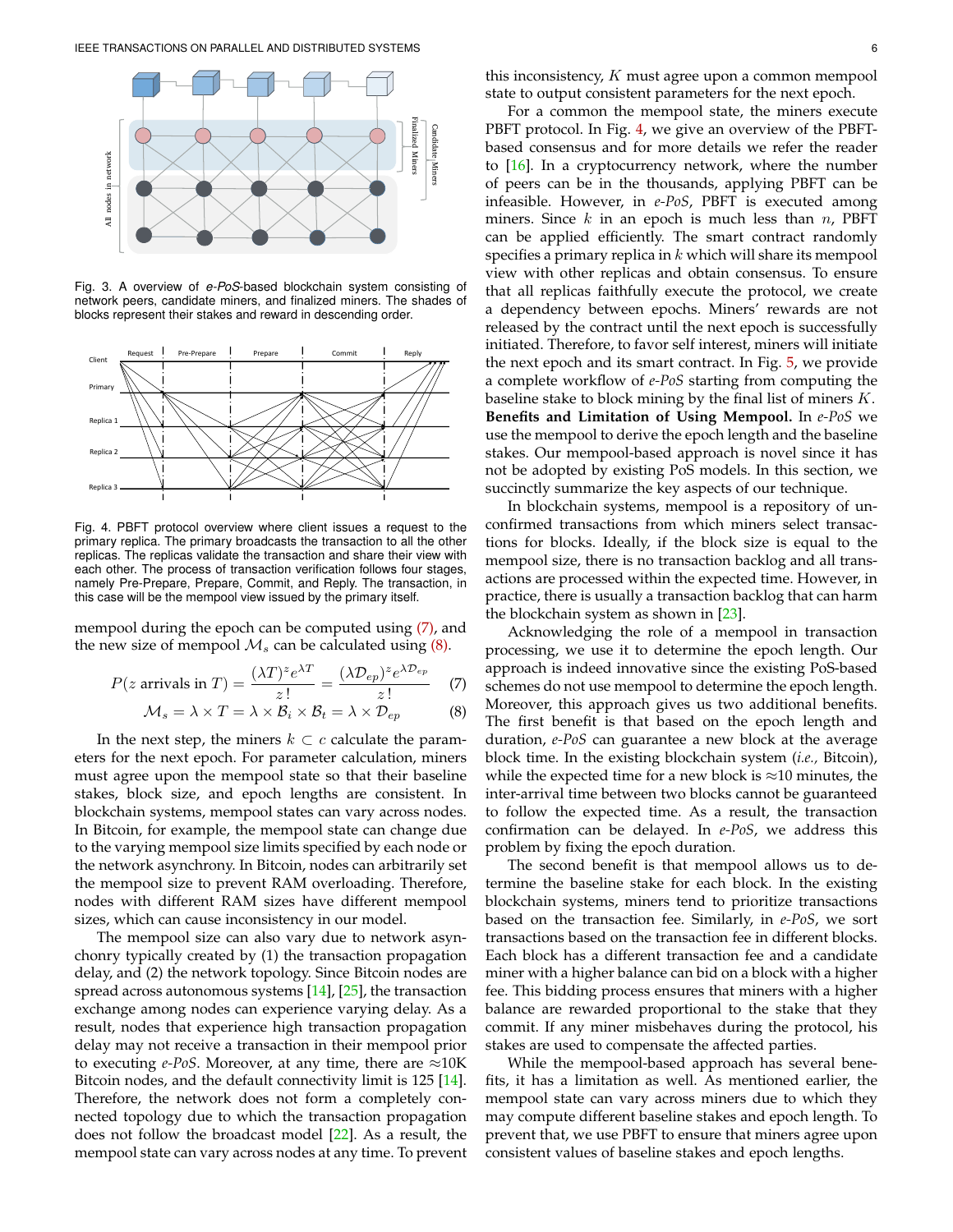| Smart Contract by Miners K<br><b>Initialize:</b> $C(m_c, b_c) := 0, K(m_k, b_k) := 0$<br>Execute PBFT and Compute: $l, B_i, SB_i$<br>Fill blocks, Compute baseline stakes, epoch length          |                                                        | Rest of the Network<br>Network Size: $\mathcal{N}(m_n, b_n)$<br><b>Await:</b> Baseline stakes for next epoch        |
|--------------------------------------------------------------------------------------------------------------------------------------------------------------------------------------------------|--------------------------------------------------------|---------------------------------------------------------------------------------------------------------------------|
| <b>Send:</b> Baseline stakes to the network                                                                                                                                                      | $\mathcal{SB}_i$                                       | <b>Receive:</b> Baseline stakes from the smart contract                                                             |
| Smart Contract by Miners K                                                                                                                                                                       |                                                        | <b>Candidate Miners</b><br><b>Compare:</b> Baseline stakes with balance $b_n$                                       |
| <b>Await:</b> List of candidate miners $C(m_c, b_c, \mathcal{P}_c)$<br><b>Receive:</b> Bids from network nodes<br><b>Compute:</b> List of candidate miners and bids $C(m_c, b_c, \mathcal{P}_c)$ | $\mathcal{P}_c$                                        | <b>Select:</b> Target block to be mined $B_i$<br><b>Send:</b> Bid on the target block $P_c$                         |
| <b>Smart Contract</b><br><b>Sort:</b> Bids for each blocks $P_c \in \mathcal{B}_i$<br><b>Compute:</b> Final list of miners $K(m_k, b_k)$                                                         |                                                        | <b>Final List</b><br><b>Await:</b> Final list of miners                                                             |
| <b>Send:</b> Final list $K(m_k, b_k)$<br><b>Receive:</b> Final commitment                                                                                                                        | $K(m_k,b_k)$                                           | <b>Receive:</b> Final list of miners<br><b>Send:</b> Final commitment $P_k$                                         |
| Assign: Blocks to each miner<br><b>Verify:</b> Signatures Verify $(pk, m, \sigma)$                                                                                                               | $K(m_k,b_k),\mathcal{B}_i$<br>$B_i$ , Sign $(sk, B_i)$ | <b>Verify:</b> Transactions in the blocks $\mathcal{T}(id, f, s)$<br>Generate and Send: Signatures Sign $(sk, B_i)$ |

<span id="page-6-0"></span>Fig. 5. Information workflow between smart contract executed by  $K$  for the next epoch. The smart contract computes baseline stakes and receives bids for each block. It then selects the miner list K for the next round. Rewards are released only when the next epoch ends successfully.

# **4 FEASIBILITY ANALYSIS OF** *e-PoS*

are selected at random, in *e-PoS*, we compliment each miner based on the relative stake that they commit.

# **4.1 Meeting Requirements**

**Decentralization.** To achieve decentralization and overcome skews associated with the conventional PoS, *e-PoS* applies two conditions: percentage stake commitment and one block per miner approach during an epoch. The percentage stake provides equal opportunities to miners to place a bid on the block of their choice, thereby increasing decentralization. One block per epoch ensures that an almost unique set of miners benefits from the fee rewards during the epoch. This also contributes to decentralization and encourages fair mining. Another feature of *e-PoS* is the conflict resolution when more than one miner meet the criteria. For instance, if all miners put 99% balance as stake beyond the baseline stake, the smart contract consults its mining repository to select the miner who has mined less blocks in the past.

**Relative Reward.** Another objective is the relative reward of miners with respect to their stakes. If a miner puts higher stakes than others, then he must also receive higher mining rewards. We meet that condition by sorting transactions based on their mining fee and calculating baseline stakes accordingly. In  $e$ -PoS, the first block  $B_1$  and its corresponding baseline stake  $S\mathcal{B}_1$  are greater than the subsequent blocks and their baseline stakes. Furthermore, the last block  $B_l$ and its baseline stake  $\mathcal{SB}_l$  are less in size and reward than any other block in the epoch. Therefore, a rich miner can always opt for the blocks higher in the hierarchy of the chain to obtain more rewards, while a poor miner can select blocks from a lower hierarchy of the chain. This scheme is also applied during a conflict between two miners who put equal stakes for a target block. If the two miners have no history in the mining repository of the smart contract, a miner with higher balance is selected. Therefore, *e-PoS* also considers each miner based on his risk potential. In contrast to the other notable schemes [\[26\]](#page-12-11), [\[27\]](#page-12-12), [\[28\]](#page-12-13), where miners

#### **4.2 Security Analysis of** *e-PoS*

In this section, we evaluate *e-PoS* under notable PoS-based attacks. Previously, in [section 3.5,](#page-4-2) we showed that the signature scheme prevents blockchain forks. Some other attacks discussed in this section are the majority attacks, stake theft, and nothing-at-stake. In the following, we analyze each attack in an *e-PoS*-based system. For each attack, we assume a polynomial-time adversary A, with knowledge of *e-PoS*. For the majority attacks, we assume the  $A$  has accumulated more than 50% stake in the system. Although the majority attacks are naturally less probable in PoS compared to PoW, since accumulating 50% stakes in a system is more difficult than acquiring 50% hash rate. However, assuming the worst case, we will demonstrate that *e-PoS* makes the attack infeasible for an adversary with 50% stakes. For stake theft and nothing-at-stake, we assume the adversary knows about the operations and communication model of *e-PoS*, and the adversary tries to cheat or halt the auction process. **Majority Attack.** First, we analyze the notion of fairness defined in [§3.1,](#page-2-2) in which the adversary with 50% stakes (1) launches a majority attack to double-spend, and (2) wins each subsequent block auction. In *e-PoS*, we show that the probability successfully launching a majority attack is negligible [\(2\),](#page-2-0) and the probability of mining consecutive blocks with 50% hash rate is less than 1 [\(5\).](#page-2-3)

To show that *e-PoS* achieves fairness, assume n peers in the system with a combined balance of  $\alpha + \beta$  coins. Further assume that the adversary acquires ( $\alpha$ =0.51) coins, and  $\beta$ is uniformly divided among the remaining  $n - 1$  peers. In the conventional design, [\(3\)](#page-2-1) will be 1 and the adversary is guaranteed to win the next block. In comparison, assume that all peers in *e-PoS* are greedy, making equal bids of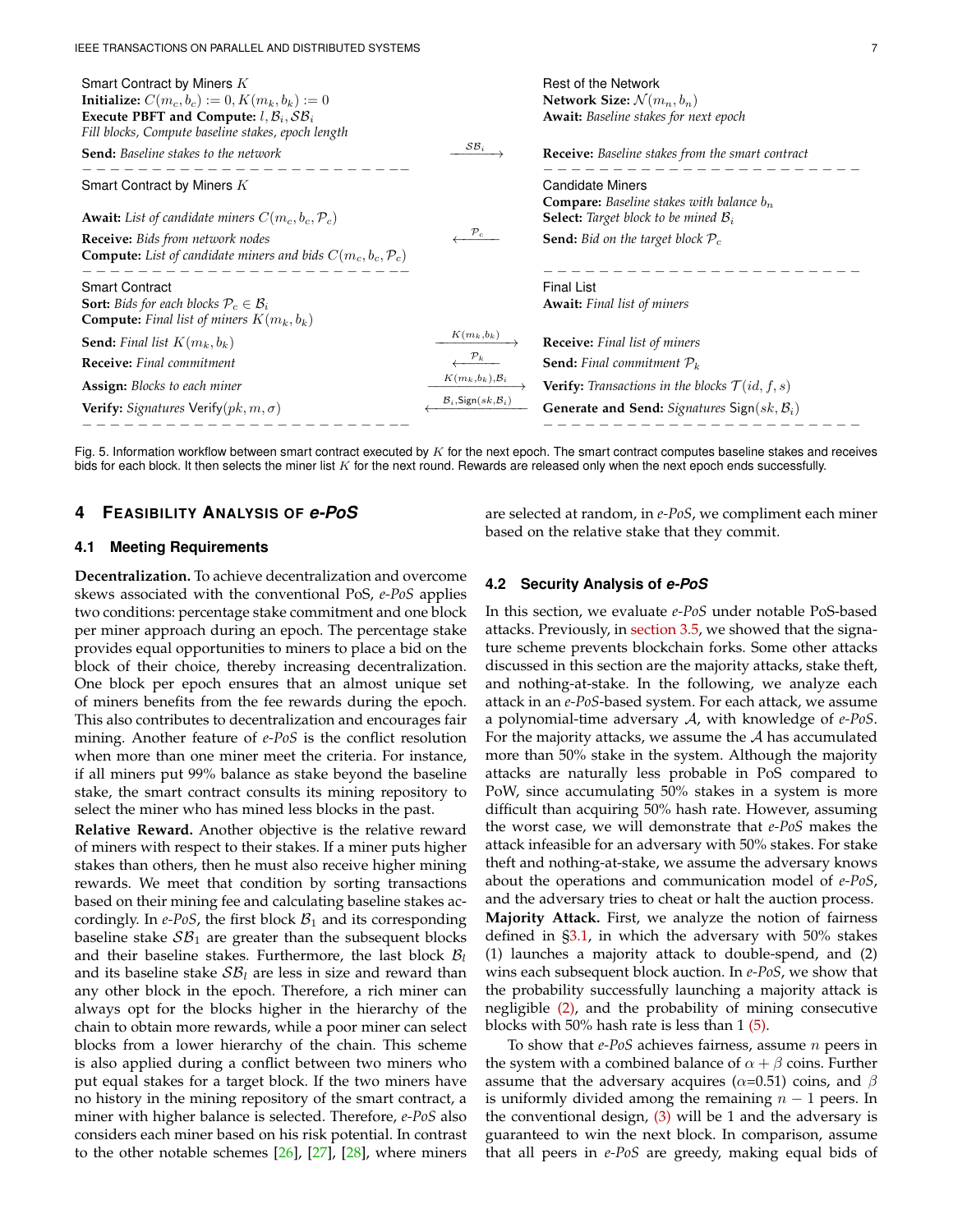99% of their balance. In that case, the probability that the adversary mines the next block becomes:

Pr(*A* mines the next block in *e-Pos* | 
$$
\alpha \ge 0.5
$$
) =  $\frac{1}{n}$  (9)

This is to be noted that if the adversary splits his stake among  $p$  nodes and each node places a bid of 99%, then the success probability can increase from  $1/n$  to  $p/n$ . Nevertheless, as long as there is one honest party in the system,  $p < n$ , the probability remains less than 1. In our system,  $p = n$ means that the adversary controls all nodes in the system which is an infeasible assumption in practice. Another way to express this is that as long as the adversary does not hold 100% coins in the system, his probability of winning the next block auction remains less than 1. In contrast, in the conventional PoS models, with 51% coins, the adversary wins the next auction with probability 1 [\(3\).](#page-2-1)

Next, we analyze the success probability of launching a majority attack (*i.e.,* mining a longer private chain with m consecutive blocks) to replace the public chain. Note that in *e-PoS*, the smart contract maintains a record of miners who mine blocks. Provided that, we present two cases in which the adversary launches a majority attack. In the first case, we assume the adversary does not control any other node in the system. In the second case, we assume the adversary controls  $p$  nodes in the system, divides his balance among them, and allows them to put a maximum bid on each block. For the first case, the probability that the adversary mines two successive blocks with  $\alpha \geq 0.5$  becomes  $(\frac{1}{n}) \times (\frac{1}{n-1})$ . Therefore, the probability that adversary mines  $m$  subsequent blocks to double-spend becomes:

$$
Pr(\mathcal{A} \text{ double-spends in } e\text{-}PoS \mid \alpha \ge 0.5) = \prod_{i=0}^{m} \frac{1}{n-i}.
$$
 (10)

Eq. [\(10\)](#page-7-1) shows that for a large value of  $n$  (a large network size), the probability of double-spending through a majority attack becomes negligible. For the second case, the adversary's probability of mining the first block becomes  $p/n$ , and the probability of mining the subsequent block becomes  $(p-1)/(n-1)$ . As such, the probability that adversary mines m subsequent blocks to double-spend becomes:

$$
Pr(\mathcal{A} \text{ double-spends in } e\text{-}PoS \mid \alpha \ge 0.5) = \prod_{i=0}^{m} \frac{p-i}{n-i}. (11)
$$

In Eq. [\(11\),](#page-7-2) keeping a realistic assumption that  $p \neq n$ , the adversary cannot successfully double-spend with probability 1. In other PoS models, with 51% coins, the adversary could double-spend with probability 1 [\(2\).](#page-2-0) Our analysis shows that *e-PoS* achieves more fairness than conventional PoS models. **Stake Theft.** If the adversary is a malicious candidate miner who commits a very high stake  $P_c$  to the smart contract, and later spends it, he might be able to game the system. However, to counter that, we introduced the final stake commitment in [§3.5.](#page-4-2) The smart contract confirms that the final stake commitment is equal to the initial commitment to proceed with the block assignment. Therefore, it prevents a malicious candidate miner from gaming the system.

If the adversary is among the selected miners, and invalidates one or more transactions in a block, the smart contract will punish the adversary by awarding his stake to the victim. Since the baseline stake for each block ( $\mathcal{ST}_i \in \mathcal{B}_i$ ) is the cumulative sum of transaction fee in the block, the baseline stake acts as an insurance. If one or more transactions are compromised, the baseline stake covers them by reimbursing their fee. The penalty is derived from the final stake committed by the selected miner. Since the final stake is the percentage balance remaining after the baseline stake, therefore, the difference ( $P_c - ST_i$ ) is used as a penalty.

**Nothing at Stake.** An argument against the non-blocking progress of PoS-based applications is called nothing-at-stake [\[29\]](#page-12-14). The argument states that a PoS application would halt if no miner puts anything on stake. In *e-PoS*, this condition is less likely to arise due to following reasons. First, the problem of nothing-at-stake occurs due to centralization of mining. If there are fewer miners in the system, they can collude to halt the progress. In *e-PoS*, our main goal is to break that collusion and centralization. As such, and since mining opportunity is offered to a wider set of stakeholders (see [Table 1\)](#page-9-1), *e-PoS* will provide equal or better non-blocking progress than other PoS schemes. Additionally, the issuer or recipient of a transaction would naturally want a nonblocking progress of the system so that their transactions are confirmed in time. As such, if there is no miner participating in the auction process, the smart contract can simply lower the threshold for the baseline stake to allow the sender or the receiver of the transaction to mine the block.

<span id="page-7-1"></span>**PBFT Fault Tolerance.** As mentioned in [section 3.5,](#page-4-2) k miners in an epoch execute PBFT to obtain a common mempool view. In PBFT, assuming  $f$  faulty replicas, the system requires  $3f + 1$  replicas to behave honestly [\[16\]](#page-12-1). In other words,  $\approx$  70% miners are expected to behave honestly for successful execution of *e-PoS*. To motivate honest mining, we create a dependency among epochs such that the smart contract does not release rewards to miners until the next epoch is executed correctly. Moreover, if any faulty replica is detected, its rewards can be withheld as a penalty.

# <span id="page-7-0"></span>**5 SIMULATIONS AND RESULTS**

<span id="page-7-2"></span>Now we present the simulations results to validate the performance of *e-PoS* compared to conventional PoS schemes. We construct three PoS models, namely the random selection, priority selection, and *e-PoS* selection. In the random selection, a miner is randomly chosen from the network to mine the next block. The miner selects the highest paying transactions from the mempool and publishes the block. In priority selection, and following the conventional PoS scheme the miner with more balance is selected for the next block. This design is similar to the existing PoS models applied in cryptocurrencies such as Peercoin, where a preference is given to the rich miners. To capture that, we assume a subset of greedy miners in the priority selection that participate in every block auction and try to win using their high balance. Finally, in the *e-PoS* selection, we implement the extended PoS scheme as described in [§3.](#page-1-3) Miners with balance greater than the baseline stake are allowed to place a percentage bid for the block auction.

## **5.1 Network Overview**

To faithfully model a system closer to the existing blockchain applications, we randomly select a network size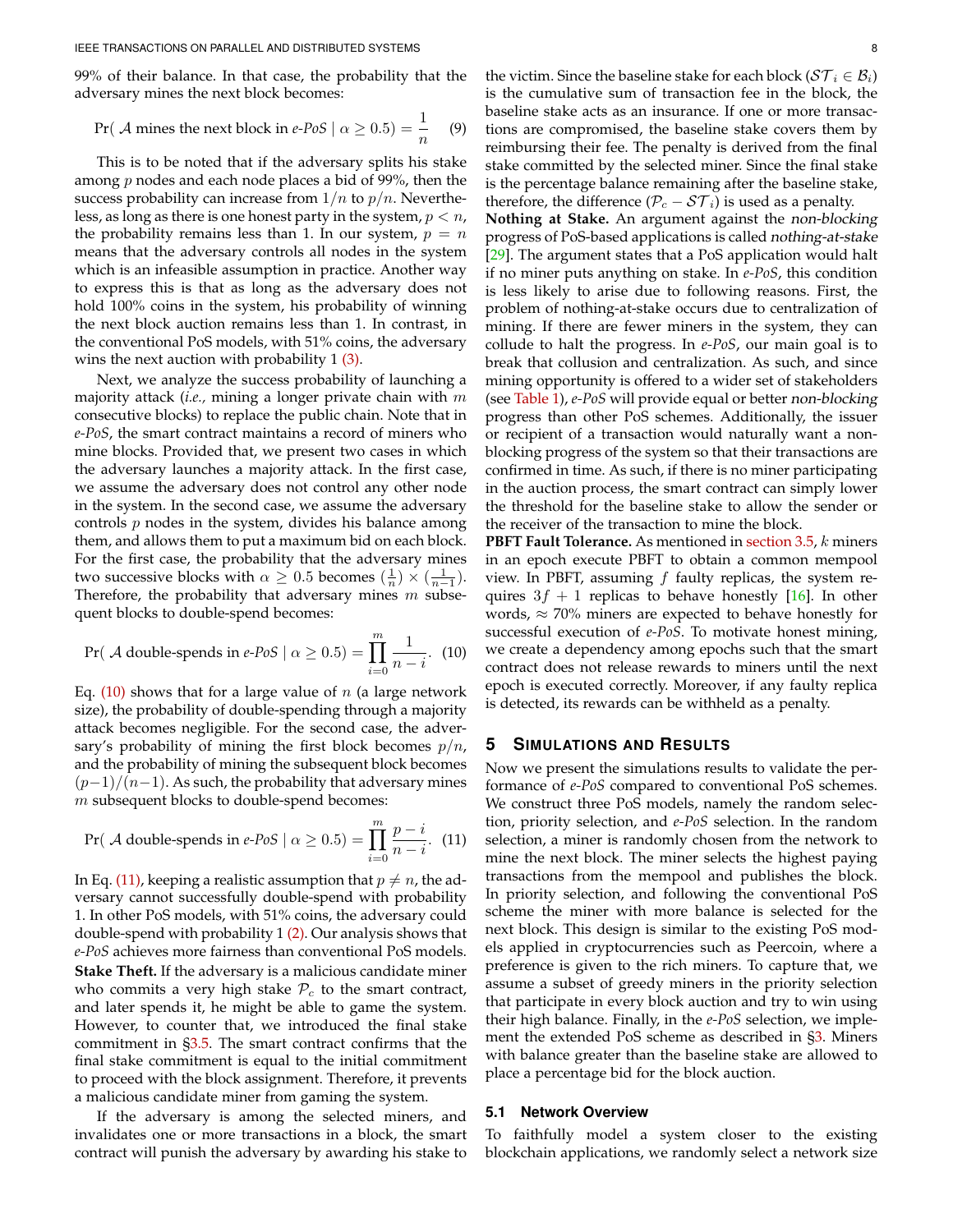

Fig. 6. Simulation results. Original is the balance distribution prior to the execution. Accordingly, Random, Priority, and *e-PoS* are the balances after executing the three schemes. The wider gap on the x-axis means that the overall stake in the system has skewed after the execution.



<span id="page-8-3"></span>Fig. 7. Comparison of baseline stake  $ST_i$  and the balance in the three scheme. In the random selection, half of the miners have balance less than  $S\overline{T}_i \in B_i$ . This scheme is unfair since miners can easily cheat. In *e-PoS*, the balances are marginally greater than the baseline stake.

in the range of 8,000–9,000 nodes. This is close to the average size of Bitcoin network [\[30\]](#page-12-15). For each node, we assign a balance  $b_n$  randomly distributed between 0 and 20,000 coins. In Bitcoin, the average number of transactions per block is 2,000. To reflect that, we fix the standard block size  $\mathcal{B}_s$  to accommodate only 2,000 transactions. Next, we randomly select the mempool size  $M_s$  between 1–100 blocks to obtain the epoch length as defined in  $(6)$ . For each scheme in the experiment, we run the simulation for  $l = 200$ , and evaluate the balance of nodes towards the end of epoch.

### <span id="page-8-2"></span>**5.2 Evaluation Parameters**

We evaluate each design based on its capability of providing decentralization and fairness guarantees. Decentralization is measured by  $\beta_e$  and  $\beta_c$  from [\(1\).](#page-2-2) Additionally, to evaluate decentralization in the case of random selection, we use  $\beta_r$ . As shown in [\(1\),](#page-2-2) the greater the value of  $\gamma$ , the more decentralized a scheme is compared to the other. Furthermore, the fairness and security is measured by comparing the balance of the miners with the baseline stake. If the balance before the auction is greater than or equal to the baseline stake  $(b_k \in K(m_k, b_k \geq \mathcal{ST}_i)$ , the system is considered as secure. We evaluate each design under these conditions.

# **5.3 Results and Evaluation**

In Fig. [6,](#page-8-0) and Fig. [7,](#page-8-1) we report the simulation results. In Fig. [6,](#page-8-0) we cluster the balance of peers at the start and end of each epoch to capture the distribution of rewards among peers. Clustering the balance in histogram bins is useful in presenting the overall state of the network without showing the balance of each node. The figure shows that in priority selection, a subset of rich miners is able to win each auction <span id="page-8-1"></span><span id="page-8-0"></span>and obtain all fee rewards. The accumulation of rewards among few miners creates a skew, thereby impacting the decentralization property of the scheme. As shown on the x-axis, the balance of these miners increases after the epoch, and there is little to no change in the balance of other miners.

The random selection scheme achieves a higher decentralization by distributing block rewards among randomly selected set of peers in the system. The maximum balance of peers, shown on the x-axis, is less compared to the priority selection scheme, showing the reward distribution among a larger set of miners. The x-axis shows that the maximum balance achieved by a cluster of miners is much less (25,000) compared to the priority selection scheme (40,000). Moreover, y-axis shows the number of peers in each cluster, indicating that the lower the height of histogram on y-axis, the more distributed is the block reward.

Fig. [6](#page-8-0) also shows that compared to the other two schemes *e-PoS* is more decentralized and distributes rewards to the maximum set of candidate miners. It can be observed that the range of the x-axis, denoting the maximum balance acquired by any user, is less than the two other schemes.

To evaluate the security we plot the baseline stake of each block in the first epoch, and the respective balance of each miner. As defined in [§5.2,](#page-8-2) if the balance of the miner  $b_k \in K(m_k, b_k)$  is greater than the baseline stake  $ST_i$ , the miner will be disincentivized from cheating. Our plot in Fig. [7](#page-8-1) shows that the random selection scheme is unfair and vulnerable to attacks, since half of the miners had lower balance than the baseline stake. In comparison, the priority selection and *e-PoS* are resilient against attacks since each miner had a higher relative balance than the baseline stake. In *e-PoS*, the balance of the miner is marginally greater than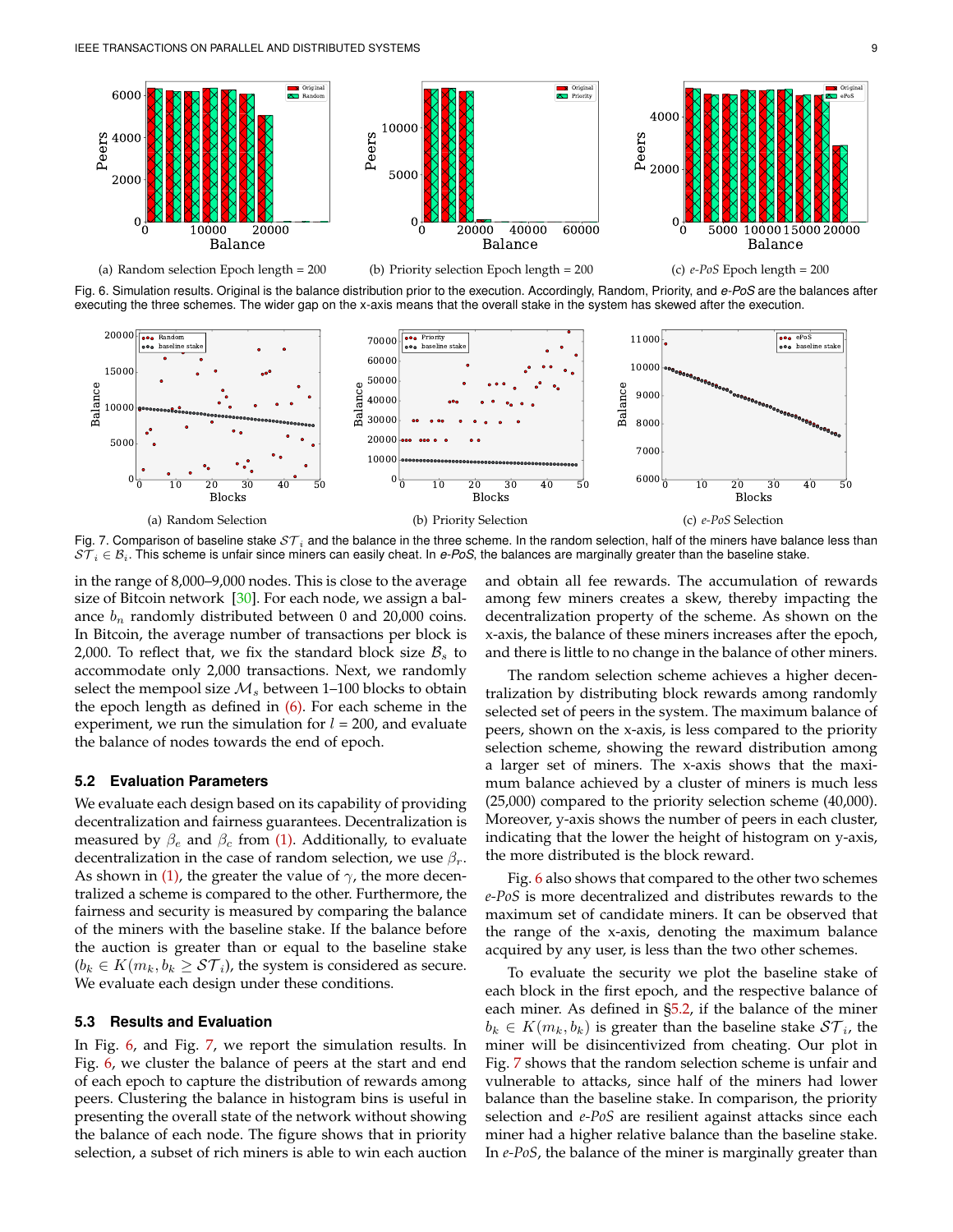<span id="page-9-1"></span>TABLE 1 Simulation results recorded for each scheme. Mean  $ST_i$  is the average of baseline stakes of all the blocks in the epoch. Mean  $b_k$  is the average balance of all the miners before mining. Unq  $k_i$  are unique number of miners selected.

| Scheme   |     | Mean $ST_i$ | Mean $b_k$ | Ung $k_i$ | ß      | Mean $\gamma$ |
|----------|-----|-------------|------------|-----------|--------|---------------|
|          | 50  | 8626.2      | 10056.9    | 50        | 0.0062 |               |
| Random   | 100 | 7346.2      | 9778.3     | 96        | 0.0120 | 0.0005        |
|          | 200 | 4892.7      | 9834.7     | 192       | 0.0240 | 0.0010        |
|          | 50  | 8626.2      | 53680.7    | 10        | 0.0012 | 0.0005        |
| Priority | 100 | 7346.2      | 34614.7    | 60        | 0.0075 | 0.005         |
|          | 200 | 4892.7      | 23327.9    | 160       | 0.0200 | 0.005         |
| $e$ -PoS | 50  | 8626.2      | 8783.7     | 50        | 0.0062 |               |
|          | 100 | 7346.2      | 7435.1     | 100       | 0.0125 | $\Omega$      |
|          | 200 | 4892.7      | 4948.2     | 200       | 0.0250 |               |

the required threshold, showing a trade-off between decentralization and security, and *e-PoS* meets both requirements.

In Table [1,](#page-9-1) we report the empirical results obtained from the simulations. In particular, we highlight the decentralization parameter  $\beta$  obtained from [\(1\),](#page-2-2) the unique number of miners, mean baseline stake, and the mean balance of miners prior to block mining. It can be observed that as the number of blocks per epoch increases, the decentralization parameter of *e-PoS* increases more than random selection and priority selection. More specifically, and by deriving  $\gamma$ from [\(1\),](#page-2-2) we observe that  $\beta_e - \beta_c = 0.005$ , and  $\beta_e - \beta_r = 0.001$ after the third epoch. Since we asserted that if the value of  $\gamma$  is greater than 0, then *e-PoS* is deemed to achieve higher decentralization than its competitive schemes. Simulation results complement our assertion.

# <span id="page-9-0"></span>**6 APPLICATIONS OF** *e-PoS*

By replacing the actual stake with percentage stake, a cryptocurrency can mitigate centralization of miners. Also, by driving baseline stakes and number of blocks from the mempool, the security and efficiency of the system can be significantly improved. However, as with any new scheme, there are application-oriented challenges address before *e-PoS* adoption by a cryptocurrency such as Bitcoin.

Bitcoin network consists of nodes running a software client (Bitcoin Core) that implements Bitcoin protocols. To incorporate *e-PoS*, the Bitcoin community would have to release a new update that implements *e-PoS* atop the existing rules set by the system. Below, we mention some other changes that may be required if Bitcoin switches to *e-PoS*.

**Bootstrapping.** In *e-PoS*, each epoch has a dependency on the previous epoch, where miners are required to achieve PBFT-based consensus over smart contract input values. To bootstrap *e-PoS*, the first epoch needs to be independent, since it will not have a dependency on any prior execution fragment. To achieve that, we propose an intuitive solution, where any set of  $k$  miners in a cryptocurrency can launch a hard fork on the cryptocurrency blockchain. Next, they can execute PBFT for the mempool state and launch the first epoch. Once the epoch is launched, the resulting blocks will be announced to the network and all peers can switch to the new fork. All the subsequent rounds can follow the same procedure outlined in this paper. After the hard fork and the bootstrap phase, any cryptocurrency can switch to *e-PoS*.

**Baseline Stake and Epoch Length.** In Bitcoin, 12.5 new coins (coinbase rewards) are released when a new block is computed. The reward of miners include those newly

created coins and the mining fee of transactions. As such, the baseline stake in *e-PoS*-based Bitcoin would require adding the coinbase reward as well, the baseline stake for each block( $ST_i = ST_i + 12.5 BTC$ ). Moreover, in Bitcoin, the standard block size is 1MB, and there is no cap on mempool size. However, due to selective mining, there is often a transaction backlog that reduces the system efficiency. Moreover, varying the hash rate often increases the time between publication of two subsequent blocks, which at times exceeds 50 minutes. If Bitcoin employs *e-PoS*, all blocks will be published at the exact time and in each epoch all transactions will be processed.

**Mining Record.** In *e-PoS*, the smart contract maintains a mining record,  $M(m_i, h_i)$ , in which the history of each mining node is maintained for a future reference. This record is consulted if there is a conflict in the block auction, and preference is given to the miner with fewer blocks. In Bitcoin, the smart contract can achieve this by mapping the mining record to the IP addresses of nodes. Nodes in Bitcoin connect using IP addresses, and these IP addresses are also used as reputation indicators for the node [\[30\]](#page-12-15).

The mining record can also be maintained with respect to the accounts held by each user. However, we observe that in Bitcoin and Ethereum, a node with a single IP address can easily generate multiple accounts. This allows an adversary to split his balance into multiple accounts using the same node, and place multiple bids in each epoch.

In blockchain systems, creating new accounts is easier than creating a new IP address. For example, if the adversary wants to create  $p$  unique IP addresses to influence the mining record, he must either launch  $p$  unique nodes or shut down his existing node and restart with a new IP address. We note that both methods are costly. If the adversary launches  $p$  unique blockchain nodes, he must download the entire blockchain ledger at each node and concurrently manage them for each auction. In contrast, if he restarts his existing machine to acquire a new IP address, his node can take up to several minutes to synchronize with the network  $[30]$ ,  $[31]$ . If the next epoch starts while the adversary's nodes are synchronizing, then they will not be able to participate in the auction. Therefore, using IP addresses for mining record is a more useful approach than using accounts since switching IP addresses can be more expensive than switching multiple accounts.

It can be argued that a powerful adversary with more than 50% coins can afford to launch  $p$  machines, each with a unique IP address. In that case, if the adversary splits his balance among  $p$  nodes then each node will have less balance than the aggregate balance of the adversary before splitting. As such, if  $p$  is large, the balance maintained by each node in  $p$  will be smaller. Therefore, in an auction, an honest miner with a higher balance can beat the dishonest miner in  $p$  with lower balance. To avoid that, the adversary needs to know the actual balance of each honest party in the system and select the appropriate value of  $p$ . Since the balance of an honest party is always anonymous, the adversary cannot compute the precise value of  $p$  to dominate the auction. In summary, using IP addresses to maintain a mining record helps in disincentivizing an adversary.

**Limitations and Future Directions.** The smart contract rules can be encoded in the software clients such as Bitcoin Core.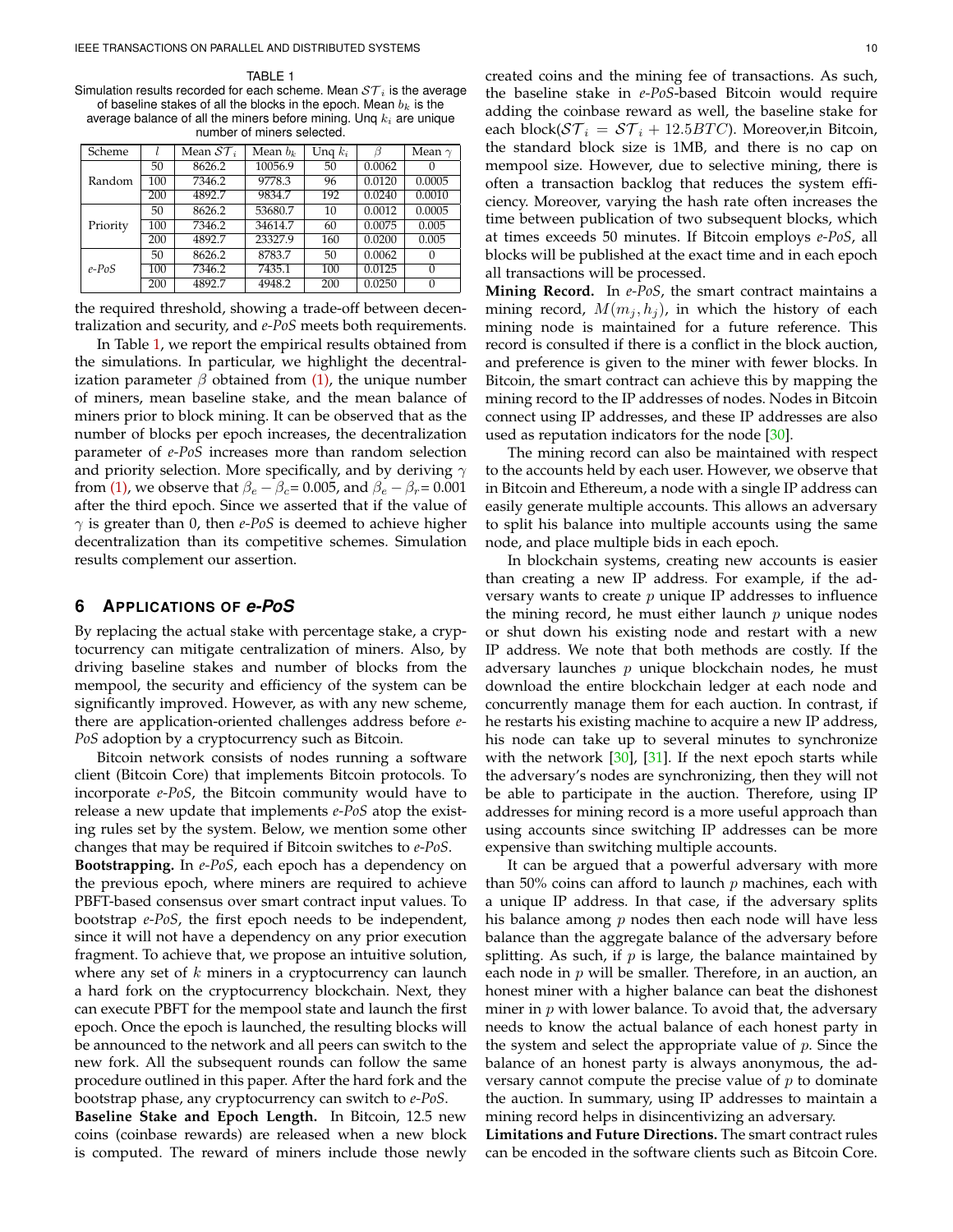Bitcoin Core is itself a smart contract with rules to generate, validate, and broadcast a transaction. Similarly, *e-PoS* rules can be encoded in Bitcoin Core to operate the blockchain application. Moreover, while *e-PoS* provides several features for a decentralized and fair blockchain system, it can be further improved to address the following limitations.

The software clients of blockchain applications are vulnerable to attacks  $[14]$ . The security of software clients is highly critical for *e-PoS*, and within the scope of this work, we do not cover this aspect. Our simulations were executed on a prototype smart contract in which we did not face the threat of external attackers. However, part of our ongoing work is to securely integrate *e-PoS* in a modified version of Bitcoin Core and perform an end-to-end security analysis.

*e-PoS* is a multi-phased protocol involving block auction, miner selection, and mempool agreement. The message exchange in all these phases adds a time penalty to block mining. To analyze the time penalty, we use data from the Bitcoin network and try to map it on the *e-PoS* model.

On average, a Bitcoin transaction takes 2.6 seconds to reach 1000 nodes [\[30\]](#page-12-15). In some cases, the delay can be as high as 8 seconds [ $30$ ]. If we assume  $c=1000$  candidate miners, the primary replica will receive 1000 bids in parallel for the next epoch. The primary will then execute PBFT among  $K$  miners to set the parameters for the next epoch. Since the average Bitcoin mempool size is  $\approx 6$ –10 times the block size, therefore, we can assume  $K=10$  miners. Prior work [\[32\]](#page-12-17) shows that in a network size of 10 nodes, PBFT takes  $\approx$ 17 milliseconds. Therefore, the PBFT execution will be quick and the bottleneck will be created the bid transmission by  $c$  to the primary replica in  $K$ . Logically, if the candidate miners are more than 1000 (*i.e.,* 10K in Bitcoin [\[30\]](#page-12-15)), the bid transmission can be delayed by more than 8 seconds. As a result, block mining will also be delayed.

In some cryptocurrencies such as Bitcoin and Litecoin, this delay can be easily tolerated since their block mining time is 10 minutes and 2.5 minutes, respectively. However, in Ethereum the block mining time is  $\approx$ 20 seconds, and delay caused by the auction in *e-PoS* may not be tolerable. We acknowledge this limitation and note that the constraint is due to the network size and block mining policy. If the Ethereum network switches to *e-PoS*, it will have to increase the block mining time or limit the network size.

Another limitation of our work is the marginal sacrifice on the fault tolerance of the system. While the smart contract can prevent against the majority attacks, however, the key security bottleneck is PBFT's fault tolerance prior to the execution of the smart contract. PBFT requires at least 70% miners to behave honestly in an epoch. In other words, the system can only tolerate up to 30% malicious replicas. If an adversary controls more than 30% of the miners in an epoch, then *e-PoS* may not halt due to diverging mempool views. Therefore, the fault tolerance in *e-PoS* is low compared to the other PoW and PoS-based cryptocurrencies, where it is 50%. An alternative would be to eliminate PBFT from *e-PoS*. However, as a requirement, we need a consensus over the mempool size. In a synchronous environment, as originally considered in Bitcoin [\[21\]](#page-12-6), all nodes have the same mempool state at any given moment. In practice, cryptocurrency networks are asynchronous [\[14\]](#page-11-14), and the mempool views may not be consistent at all times. To achieve consensus over the

mempool, we incorporated PBFT consensus protocol.

Finally, another limitation of *e-PoS* is the marginal sacrifice of anonymity due to historical dependency on IP addresses. In *e-PoS*, the smart contract maintains a history of each miner through their IP addresses. Since blockchain in *e-PoS* is a public ledger, anyone from outside the network can query and obtain the IP addresses that have mined most blocks. Accordingly, the balance of the IP address can also be calculated. Although the IP addresses in Bitcoin and Ethereum nodes are currently public  $[30]$ , it is perhaps worthwhile to increase the network anonymity by masking those addresses. Our future work involves using techniques to replace IP addresses with a new identity scheme in the mining repository. Moreover, besides *e-PoS*, if the IP usage is replaced by secure yet anonymous identity schemes, then it would benefit existing blockchain applications in general by hardening their security against routing attacks [\[33\]](#page-12-18).

# **7 RELATED WORK**

**PoW Limitations.** Energy inefficiency of PoW-based blockchain applications has been significantly highlighted before [\[34\]](#page-12-19), [\[35\]](#page-12-20), [\[36\]](#page-12-21), [\[37\]](#page-12-22). Dwyer and Malone [\[35\]](#page-12-20) firt observed the energy intensive computation performed by Bitcoin miners, and postulated it to become a major problem upon Bitcoin expansion. Bahri and Girdzijauskas [\[34\]](#page-12-19) analyzed the energy consumption of Bitcoin to achieve its core consensus protocol. Their estimates show that Bitcoin consumes 39.5 TWh of electricity annually, on average. Harald Vranken [\[38\]](#page-12-23) looked into the sustainability of Bitcoin and blockchains by performing a resource profiling of major PoW-based blockchain applications. His work also attributes the growing energy footprint of the Bitcoin cryptocurrency to the endogenous PoW requirements.

**PoS Limitations.** Although PoS addresses the growing en-ergy problems of PoW [\[39\]](#page-12-24), [\[40\]](#page-12-25), [\[41\]](#page-12-26), it is vulnerable to a series of attacks and introduces unfairness in the system. The phenomenon of "*the rich gets richer*" in mining has been reported [\[42\]](#page-12-27), [\[43\]](#page-12-28), [\[44\]](#page-12-29). In PoS, the baseline stakes create a partition in the network in which the number of peers above the baseline continuously benefit from the fee rewards. This keeps increasing the threshold for baseline stake and the margins of partition between the wealthy nodes and the rest of the network. Zheng *et al.* noticed this limitation of PoS, and highlighted the need for a new PoS algorithm. Towards that, Kiayias *et al.* [\[26\]](#page-12-11) performed a formal analysis of PoS-based blockchains using the PoWbased theoretical model proposed by Garay *et al.* [\[45\]](#page-12-30). They formally specified the desirable security properties for a PoS blockchain system, and using those properties they present a model called "Ouroboros." Ouroboros uses a unique reward mechanism to incentivize PoS-based systems and neutralize the selfish mining attacks. In Ouroboros, the authors use a coin-flipping technique to introduce randomness in miner selection. However, as we have shown in [Table 1,](#page-9-1) the random selection, despite its benefits, may sacrifice fairness. To ensure fairness, it is important that the balance of each stakeholder must be above the baseline stake. In random selection (see  $7(a)$ ), the balance of a miner was often below the baseline stake, which can compromise the security. Therefore, specific to the *e-PoS* design, random selection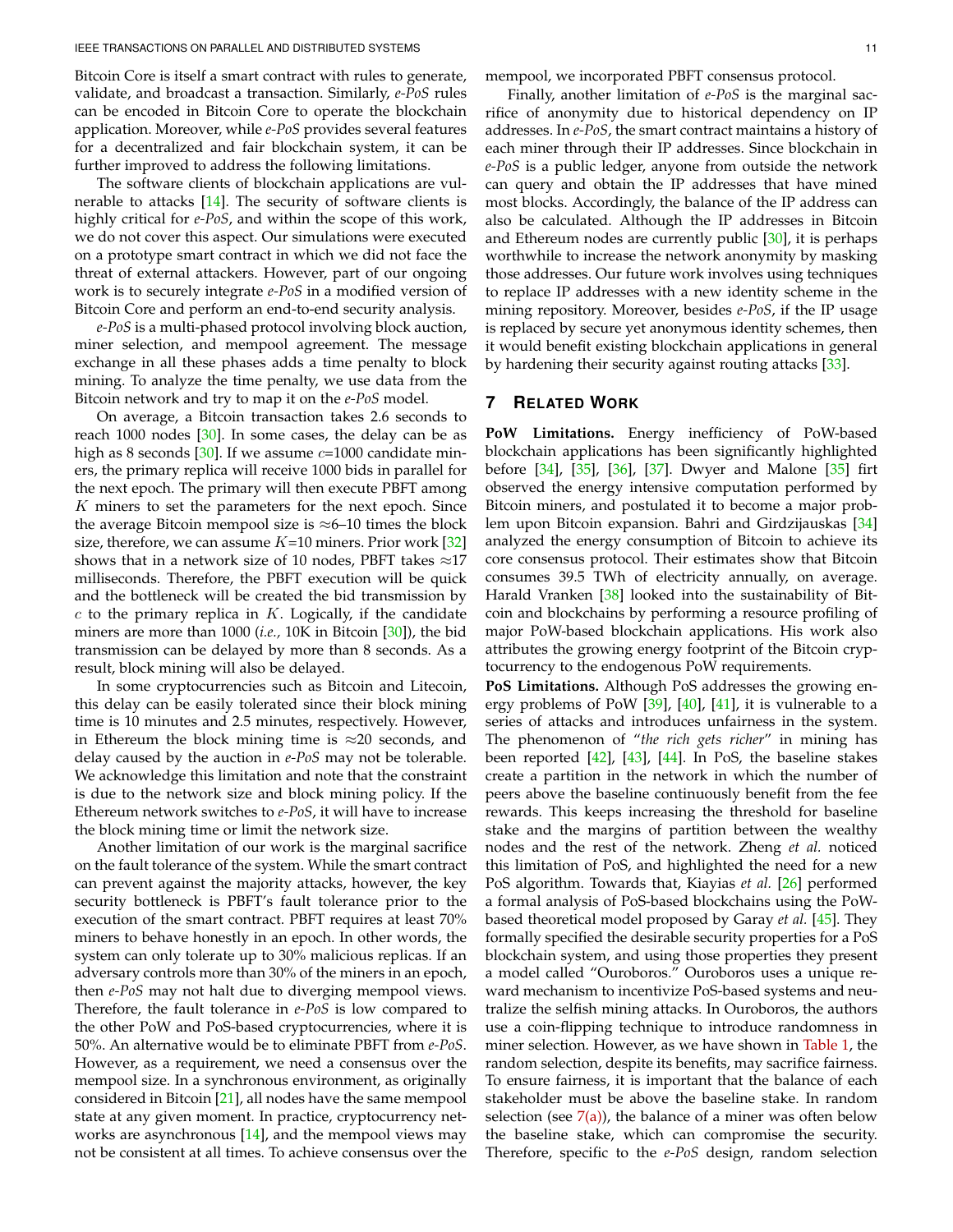of miners can be counterproductive since it sidesteps the security requirements of the baseline stake.

In a similar context, Diant *et al.* [\[28\]](#page-12-13) presented SNOW WHITE, a variant of PoS-based consensus protocol that realizes a secure application of PoS in *permissionless* blockchain systems. Similar to the work of [\[26\]](#page-12-11), SNOW WHITE also utilizes random selection of miners to achieve decentralization. However, instead of the coin-flipping method in [\[28\]](#page-12-13), SNOW WHITE is an extension of the "Sleepy Consensus" [\[20\]](#page-12-5) and introduces a dependency among the block headers to achieve the notion of randomness. Finally, another notable work is by Chen *et al.* [\[27\]](#page-12-12), called Algorand, which uses message-passing Byzantine Agreement to achieve consensus in large-scale distributed systems. Algorand requires significantly less energy to operate and it is currently being deployed in a few blockchain systems.

Finally, two other notable PoS-based protocols are Delegated Proof-of-Stake (DPoS) and Supernode Proof-of-Stake (SPoS). In (DPoS), the network participants vote to elect a team of witnesses that mines block [\[46\]](#page-12-31). SPoS is an extension of DPoS in which supernodes are elected to mine blocks [\[47\]](#page-12-32). Compared to DPoS, SPoS guarantees a constant inter-arrival block time and optimized data storage. In both protocols, miners commit their stakes before mining a block. If miners misbehave, their stakes are confiscated. The key problem with this approach is that if the reward of misbehavior is greater than the stake, a miner can easily cheat, violating the fairness property. No mechanism binds stakes with fee rewards to prevent malicious behavior.

In *e-PoS*, we overcome this problem by using the concept of baseline stake driven from the mempool. The mempool allows us to precisely calculate the baseline stakes for each block in an epoch and set the lower bound commitment. As a result, the miner's stake is always greater than or equal to the baseline stake for each block. If a miner cheats, all victims can be compensated. This feature enables fairness in *e-PoS* and distinguishes it from both SPoS and DPoS.

Another limitation of DPoS and SPoS is that they cannot work in an asynchronous network. For instance, in SPoS, and all witnesses are expected to have a consistent network view while mining blocks. However, as we extensively discuss in section 3.5, when the blockchain network size increases, the network can exhibit asynchrony which eventually leads to inconsistency among miners. Both DPoS and SPoS ignore the effect network asynchrony. In *e-PoS*, we address asynchrony by using the PBFT consensus protocol that synchronizes miners during epochs.

**Hybrid Designs.** To address the limitations these consensus schemes, hybrid approaches have been adopted to converge their benefits and reduce the attack surface. Duong *et al.* [\[48\]](#page-12-33) proposed *TwinsCoin*; a secure and scalable hybrid blockchain protocol. Bentov *et al.* [\[49\]](#page-12-34) proposed a hybrid blockchain protocol called Proof-of-Activity (PoA) which upgrades the defense measures of blockchains with low penalty on network communications and storage space. Some notable attempts have been made to secure blockchains against centralization and majority attacks [\[50\]](#page-12-35), [\[51\]](#page-12-36), [\[52\]](#page-12-37), [\[53\]](#page-12-38). Despite these commendable efforts, there is still need for a practical solution that can be applied to existing cryptocurrencies to enable them to easily transition to PoS. Our proposed model addresses these limitations,

and presents a solution that can be used in the existing blockchain systems with various desirable properties.

# <span id="page-11-6"></span>**8 CONCLUSION**

Due to the massive energy footprint and great computation requirements, PoW-based blockchain applications are becoming infeasible. In contrast, the popular alternative known as the Proof-of-Stake (PoS) suffers from network centralization and unfairness. In this paper, we have introduced an extended form of PoS, termed as *e-PoS*, which introduces fairness in the blockchain network and resists centralization. We introduce a smart contract that runs atop the blockchain and carries out a blind block auction. The smart contract applies policies to extend mining opportunities to a wider set of network peers, and ensures fair reward distribution. The execution of the smart contract is facilitated by miners that run PBFT-based consensus over the mempool state. We show, by simulation, that *e-PoS* meets its objectives and can be applied to existing blockchain systems, such as Bitcoin.

#### **REFERENCES**

- <span id="page-11-0"></span>[1] A. de Vries, "Bitcoin's growing energy problem," *Joule*, vol. 2, no. 5, pp. 801 – 805, 2018. [Online]. Available: [http://www.](http://www.sciencedirect.com/science/article/pii/S2542435118301776) [sciencedirect.com/science/article/pii/S2542435118301776](http://www.sciencedirect.com/science/article/pii/S2542435118301776)<br>Digiconomist, "Bitcoin energy consumption index,"
- <span id="page-11-1"></span>[2] Digiconomist, "Bitcoin energy consumption July 2018. [Online]. Available: [https://digiconomist.net/](https://digiconomist.net/bitcoin-energy-consumption) [bitcoin-energy-consumption](https://digiconomist.net/bitcoin-energy-consumption)
- <span id="page-11-2"></span>[3] P. Jacquet and B. Mans, "Green mining: toward a less energetic impact of cryptocurrencies," *CoRR*, vol. abs/1801.07814, 2018. [Online]. Available: <http://arxiv.org/abs/1801.07814>
- <span id="page-11-3"></span>[4] C. Xu, K. Wang, P. Li, S. Guo, J. Luo, B. Ye, and M. Guo, "Making big data open in edges: A resourceefficient blockchain-based approach," *IEEE Trans. Parallel Distrib. Syst.*, vol. 30, no. 4, pp. 870–882, 2019. [Online]. Available: <https://doi.org/10.1109/TPDS.2018.2871449>
- <span id="page-11-4"></span>[5] D. Deuber, N. Döttling, B. Magri, G. Malavolta, and S. A. K. Thyagarajan, "Minting mechanisms for blockchain - or moving from cryptoassets to cryptocurrencies," *IACR Cryptology ePrint Archive*, vol. 2018, p. 1110, 2018. [Online]. Available: <https://eprint.iacr.org/2018/1110>
- <span id="page-11-5"></span>Y. Jiao, P. Wang, D. Niyato, and K. Suankaewmanee, "Auction mechanisms in cloud/fog computing resource allocation for public blockchain networks," *IEEE Trans. Parallel Distrib. Syst.*, vol. 30, no. 9, pp. 1975–1989, 2019. [Online]. Available: <https://doi.org/10.1109/TPDS.2019.2900238>
- <span id="page-11-7"></span>[7] Digiconomis\_Community, "Ethereum energy consumption index (beta)," Aug 2020. [Online]. Available: [https://digiconomist.net/](https://digiconomist.net/ethereum-energy-consumption) [ethereum-energy-consumption](https://digiconomist.net/ethereum-energy-consumption)
- <span id="page-11-8"></span>[8] C. Badertscher, P. Gazi, A. Kiayias, A. Russell, and V. Zikas, "Ouroboros genesis: Composable proof-of-stake blockchains with dynamic availability," *IACR Cryptology ePrint Archive*, vol. 2018, p. 378, 2018. [Online]. Available: <https://eprint.iacr.org/2018/378>
- <span id="page-11-9"></span>[9] S. King and S. Nadal, "Ppcoin: Peer-to-peer crypto-currency with proof-of-stake," *self-published paper, August*, vol. 19, 2012.
- <span id="page-11-10"></span>[10] G. C. Fanti, L. Kogan, S. Oh, K. Ruan, P. Viswanath, and G. Wang, "Compounding of wealth in proof-of-stake cryptocurrencies," *CoRR*, vol. abs/1809.07468, 2018. [Online]. Available: <http://arxiv.org/abs/1809.07468>
- <span id="page-11-11"></span>[11] A. Poelstra *et al.*, "Distributed consensus from proof of stake is impossible," *A Treatise on Altcoins*, 2014.
- <span id="page-11-12"></span>[12] M. Li, J. Weng, A. Yang, W. Lu, Y. Zhang, L. Hou, J. Liu, Y. Xiang, and R. H. Deng, "Crowdbc: A blockchain-based decentralized framework for crowdsourcing," *IEEE Trans. Parallel Distrib. Syst.*, vol. 30, no. 6, pp. 1251–1266, 2019. [Online]. Available: <https://doi.org/10.1109/TPDS.2018.2881735><br>[13] V. Buterin, ""proof of work is
- <span id="page-11-13"></span>[13] V. Buterin, ""proof of work is the rich get richer squared" says vitalik buterin," Jul 2018. [Online]. Available: [https://www.trustnodes.com/2018/07/10/](https://www.trustnodes.com/2018/07/10/proof-work-rich-get-richer-squared-says-vitalik-buterin) [proof-work-rich-get-richer-squared-says-vitalik-buterin](https://www.trustnodes.com/2018/07/10/proof-work-rich-get-richer-squared-says-vitalik-buterin)
- <span id="page-11-14"></span>[14] M. Saad, V. Cook, L. Nguyen, M. T. Thai, and A. Mohaisen, "Partitioning attacks on bitcoin: Colliding space, time, and logic," in *IEEE International Conference on Distributed Computing Systems*, 2019. [Online]. Available: <https://bit.ly/3o71GYq>